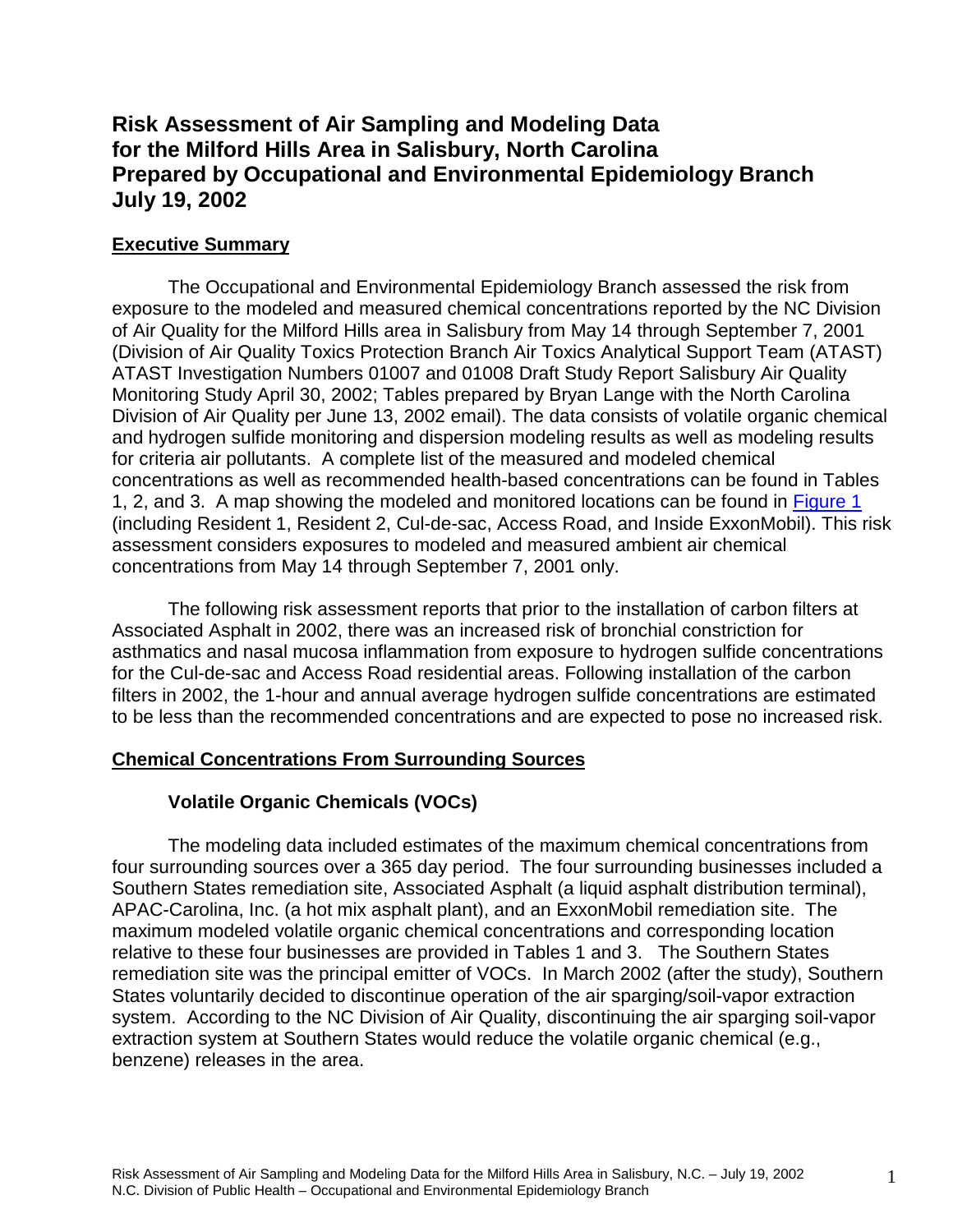## **Hydrogen Sulfide**

 The maximum modeled hydrogen sulfide concentrations occur just outside the Associated Asphalt, Inc. property lines. The major source of hydrogen sulfide emissions is from the storage tank filling operations. The Division of Air Quality directed Associated Asphalt to reinstall activated carbon filters on the storage tank vents which is expected to reduce facility-wide hydrogen sulfide emissions by approximately 85%. These carbon filters were installed after the study on April 3, 2002. Assuming an 85% reduction in maximum modeled concentrations from selected sources, the maximum hydrogen sulfide concentrations are estimated for residential areas as shown in Table 2. The tables include predicted levels with and without carbon filters. A direct relationship is assumed between 85% reduction in emissions and 85% reduction in nearby ambient air levels.

## **Chemicals of Most Concern**

Of all the chemicals measured and modeled, benzene and hydrogen sulfide are the chemicals of most concern for the following reasons:

#### **Benzene**

• The 24-hour average benzene concentration measured at the Cul-de-sac residential area of 0.6 ug/m3 is above the EPA one in a million cancer risk level of 0.25 ug/m<sup>3</sup>.

## **Hydrogen Sulfide**

- The maximum 1-hour hydrogen sulfide concentrations measured and modeled for the Access Road of 65 and 171 ug/m<sup>3</sup>, respectively, are above the recommended 1hour concentration of 56 ug/m<sup>3</sup> (based on bronchial constriction in asthmatic adults).
- The maximum 1-hour hydrogen sulfide concentration modeled for the cul-de-sac of 95 ug/m<sup>3</sup> is above the recommended 1-hour concentration of 56 ug/m<sup>3</sup> (measured  $max$  only 34 ug/m<sup>3</sup>). The modeled concentrations are higher than the measured concentrations. The modeled concentrations are estimates of the concentrations that may be present under certain operating and meteorological conditions.
- The annual average hydrogen sulfide concentrations modeled and measured for the Access Road of 7.3 and 2.3 ug/m<sup>3</sup> and Cul-de-sac of 1.6 and 1.5 ug/m<sup>3</sup> are above the EPA recommended concentration for long-term exposure of 1  $\mu$ g/m<sup>3</sup> (based on inflammation of nasal mucosa in mice) but below level recommended for long-term exposure by the North Carolina Department of Environment and Natural Resources Secretary's Scientific Advisory Board on Toxic Air Pollutants of 32 ug/m $3$  (based on eye pain and visual disturbances in humans).

The remaining chemical concentrations measured and modeled are approximately equal to or below the recommended health-based concentrations with the exception of 1,2 dichloroethane, 1,2-dichloropropane, ethyl chloride, and methyl chloride. Only one single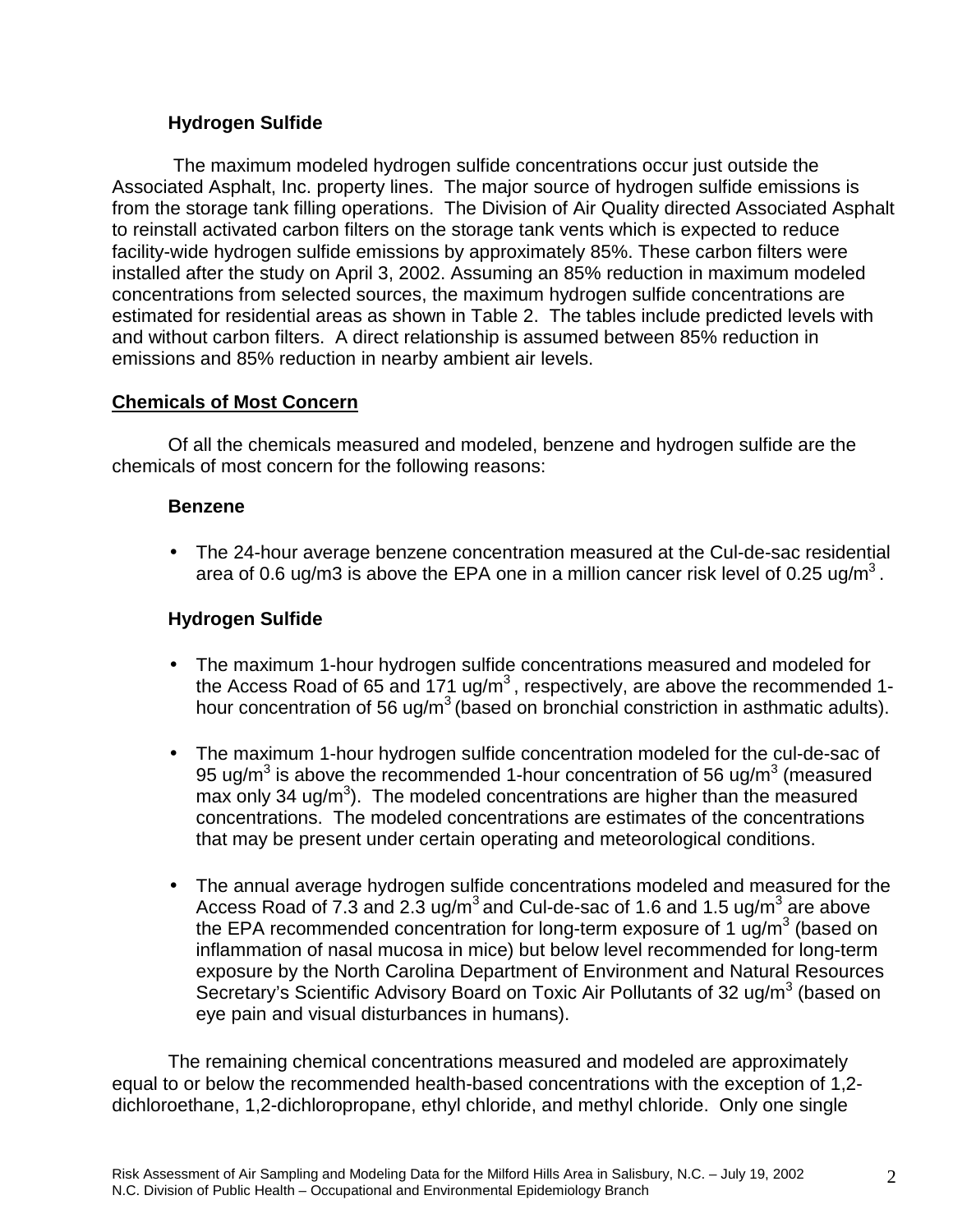measure was found for 1,2-dichloroethane and 1,2-dichloropropane, so exposure is likely to be infrequent. For ethyl chloride and methyl chloride, the maximum concentration instead of the average concentration exceeded the one in a million cancer risk level. The average concentration better represents the exposure concentration over a long-term period. Therefore, exposure to these four chemicals is not expected to present an increased risk.

#### **Risks to Individuals Living near Resident 1, Resident 2, Access Road, and Cul-de-sac Locations from Exposure to Measured and Modeled Benzene and Hydrogen Sulfide Concentrations (See Figure 1 for map showing residential locations surrounding the nearby sources)**

The risks from short-term and long-term exposure to measured and modeled benzene and hydrogen sulfide concentrations were assessed by comparing measured and modeled concentrations within the residential areas to recommended health-based concentrations.

## **Benzene – Risk from Short-term Exposure**

The risk from short-term exposure to the benzene concentrations reported is assessed by comparing the maximum 24-hour measured benzene concentrations from all sources for the Access Road and Cul-de-sac residential areas and the maximum 24-hour modeled concentrations from selected sources for Resident 1, Resident 2, Access Road, and Cul-desac residential areas to the Agency for Toxic Substance and Disease Registry (ATSDR) recommended level for short-term exposure. The maximum 24-hour measured benzene concentration from all surrounding sources for the Cul-de-sac and Access Road is approximately 1 ug/m<sup>3</sup>, and the maximum 24-hour modeled benzene concentration from selected sources for the residential areas ranged from 0.014 (Access Road) to 0.10  $uq/m<sup>3</sup>$ (Resident 1). These modeled and measured concentrations are well below the ATSDR recommended level for short-term exposure (1-14 days) of 160 ug/m $3$  (based on immunological effects). There is no increased risk of immunological effects from short-term exposure to the 2001 modeled or measured benzene concentrations for Resident 1, Resident 2, Access Road, and Cul-de-sac.

## **Benzene – Risk from Long-term Exposure**

The risk from long-term exposure to the benzene concentrations reported is assessed by comparing the 24-hour average benzene concentrations measured from all sources for the Access Road and Cul-de-Sac, and the annual average modeled concentrations from selected sources for Resident 1, Resident 2, Access Road, and Cul-de-sac residential areas to the recommended levels for long-term exposure provided by ATSDR and EPA Region 9 as well as NC AALs. The 24-hour average concentration measured from all sources for the cul-de-sac residential area was 0.6 ug/m<sup>3</sup>. Only one single measure of benzene was found at the Access Road, so exposure is likely to be infrequent at the Access Road. The annual average modeled concentrations from selected sources for the residential areas ranged from 0.003 ug/m<sup>3</sup> (Access Road and Resident 2) to 0.008 ug/m<sup>3</sup> (Resident 1). These concentrations are well below the EPA recommended noncancer level for long-term exposure of 6.2 ug/m<sup>3</sup>. According to US EPA, benzene concentrations at 0.13 to 0.45  $\mu$ g/m<sup>3</sup> are associated with a one in a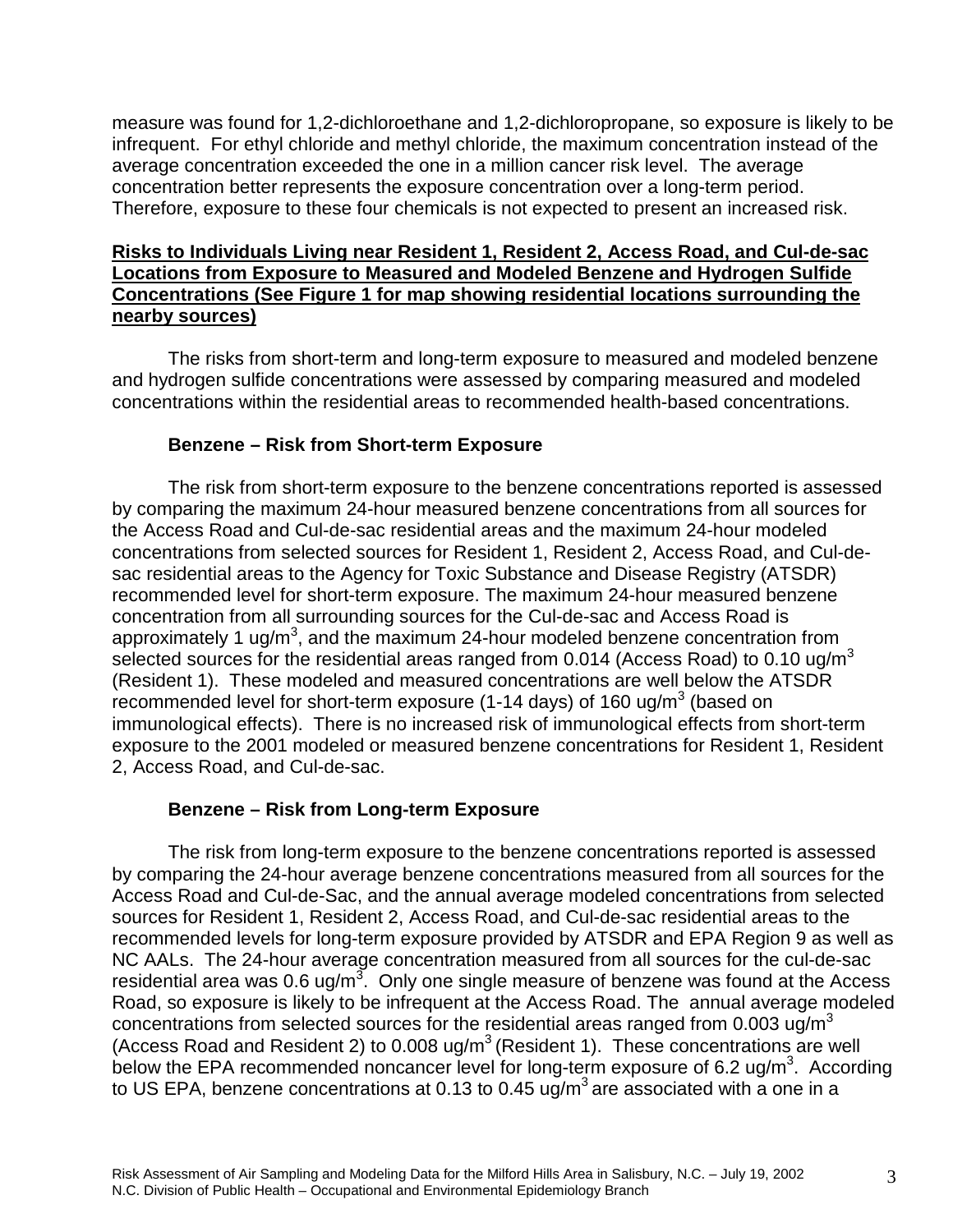million excess cancer risk. The middle of this range or 0.25 ug/m<sup>3</sup> (a one in a million cancer risk level) is used to assess the cancer risk. The excess cancer risks associated with long-term exposure to 0.003 to 0.6 ug/m<sup>3</sup> ranges from less than 1 out of a billion to two out of a million, which is a very low cancer risk. With the removal of air sparging at Southern States, benzene concentrations are expected to be lower in residential areas, which should further reduce the cancer risk. There is a very low cancer risk from long-term exposure to the 2001 modeled or measured benzene concentrations for Resident 1, Resident 2, Access Road, and Cul-de-sac.

#### **Hydrogen Sulfide – Risk from Short-term Exposure**

The risk from short-term exposure to the hydrogen sulfide concentrations reported is assessed by comparing the maximum 1-hour and 24-hour measured hydrogen sulfide concentrations from all sources for the Access Road and Cul-de-sac and the maximum 1-hour modeled concentrations from selected sources for Resident 1, Resident 2, Access Road, and Cul-de-sac residential areas to the ATSDR recommended level of 98 ug/m<sup>3</sup> for short-term exposure, ATSDR recommended level of 42 ug/m<sup>3</sup> for intermediate exposure, and proposed NC AAL of 56 ug/ $m<sup>3</sup>$  for short-term exposure.

#### Cul-de-sac

The maximum 1-hour measured hydrogen sulfide concentration from all surrounding sources for the cul-de-sac of 34 ug/m<sup>3</sup> is below the ATSDR recommended level of 98 ug/m<sup>3</sup> (based on bronchial constriction in asthmatic adults) and proposed NC AAL of 56 ug/m<sup>3</sup> (based on bronchial constriction in asthmatic adults with additional safety factors). However, the maximum 1-hour modeled hydrogen sulfide concentration from selected sources for the cul-de-sac residential area (without carbon filters at Associated Asphalt) is 95 ug/m<sup>3</sup> which is just below the ATSDR recommended level of 98 ug/m<sup>3</sup>, above the proposed NC AAL of 56  $\, {\rm u}$ g/m $^3$ , and below the level associated with bronchial constriction in asthmatic adults at 2,787  $\mu$ g/m<sup>3</sup>. The maximum 24-hour concentration measured from all surrounding sources for the Cul-de-sac (without carbon filters at Associated Asphalt) is 24 ug/m $3$  which is below level recommended by ATSDR for intermediate exposure (15- 364 days) of 42 ug/ $m^3$  (based on respiratory effects) and proposed NC 24-hour AAL of 32 ug/m<sup>3</sup> (based on eye pain and visual disturbances in humans). Prior to the installation of carbon filters at Associated Asphalt (completed April 3, 2002), there was an increased risk of bronchial constriction for asthmatics from short-term exposure to 2001 modeled hydrogen sulfide concentrations (not measured) and no increased risk of eye pain and visual disturbances for the Cul-de-sac. Assuming an 85% reduction in the maximum modeled concentrations with the addition of carbon filters at Associated Asphalt, the maximum 1-hour hydrogen sulfide concentrations are estimated to be 14 ug/m<sup>3</sup> which is below the recommended level of 56 ug/m<sup>3</sup>. Following the installation of carbon filters at Associated Asphalt in 2002, no increased risk of bronchial constriction for asthmatics is expected following short-term exposure to the estimated maximum 1-hour hydrogen sulfide concentrations for the cul-de-sac area.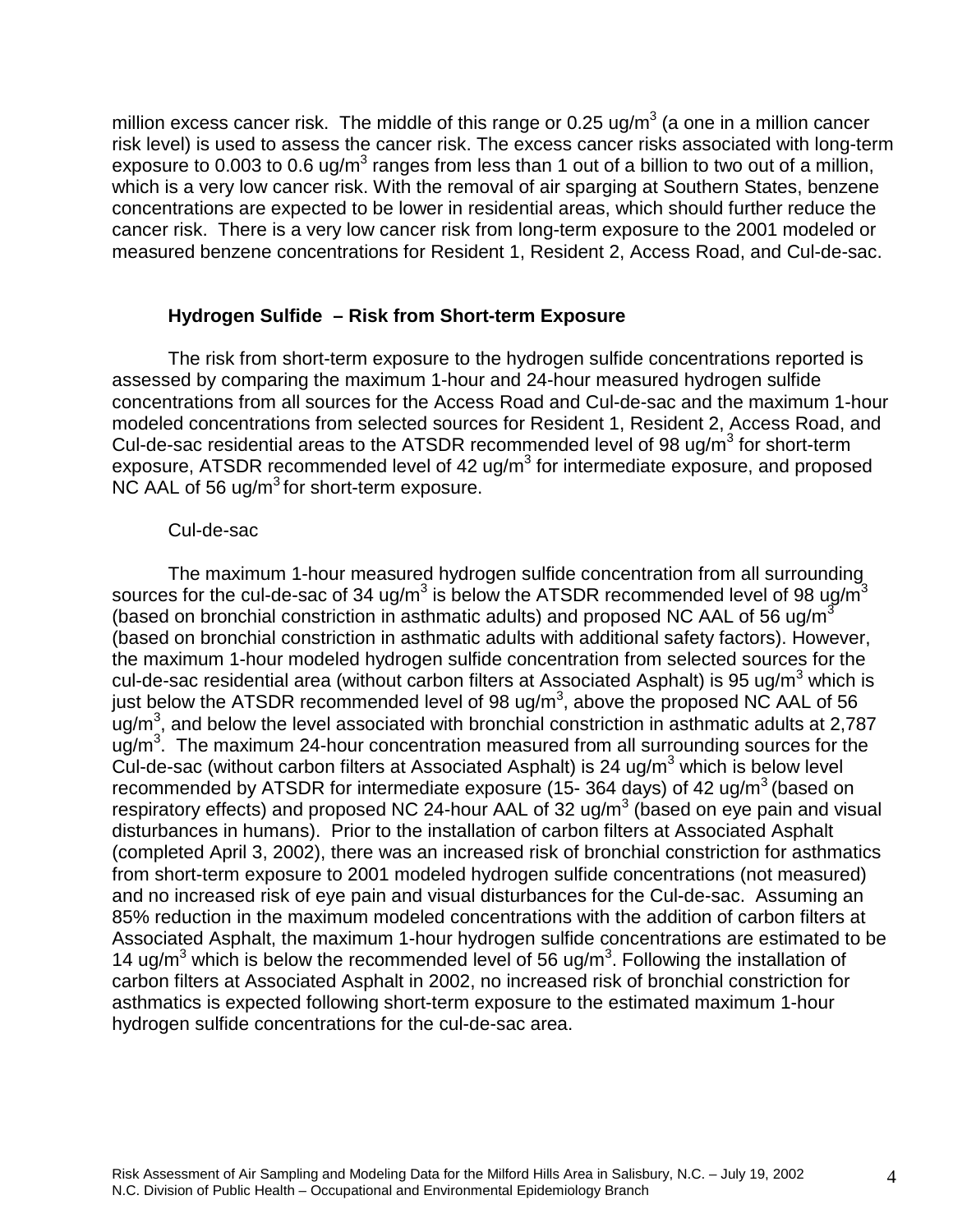#### Access Road

The maximum 1-hour measured hydrogen sulfide concentration from all surrounding sources for the Access road of 65 ug/m<sup>3</sup> is below the ATSDR recommended level of 98 ug/m<sup>3</sup> (based on bronchial constriction in asthmatic adults) and just above the proposed NC AAL of 56 ug/m<sup>3</sup> (based on bronchial constriction in asthmatic adults with additional safety factors). The maximum 1-hour modeled hydrogen sulfide concentration from selected sources for the access road residential area (without carbon filters at Associated Asphalt) is 171 ug/m<sup>3</sup> which is above the ATSDR recommended level of 98 ug/m<sup>3</sup> and the proposed NC AAL of 56 ug/m<sup>3</sup>. The maximum 1-hour measured and modeled 1-hour hydrogen sulfide concentrations for the Access road are above the recommended level for asthmatics but well below level associated with bronchial constriction in asthmatic adults at 2,787 ug/m<sup>3</sup>. The maximum 24-hour concentration measured from all surrounding sources for the Access Road (without carbon filters at Associated Asphalt) is 12 ug/m<sup>3</sup> which is below the level recommended by ATSDR for intermediate exposure (15- 364 days) of 42 ug/m<sup>3</sup> (based on respiratory effects) and proposed NC 24-hour AAL of 32 ug/m<sup>3</sup> (based on eye pain and visual disturbances in humans). Prior to the installation of carbon filters at Associated Asphalt in 2002, there was an increased risk of bronchial constriction for asthmatics from short-term exposure to 2001 modeled and measured hydrogen sulfide concentrations and no increased risk of eye pain and visual disturbances for the Access Road. Assuming an 85% reduction in the maximum modeled concentrations with the addition of carbon filters at Associated Asphalt, the maximum 1-hour hydrogen sulfide concentrations are estimated to be 26 ug/m<sup>3</sup> at the Access Road which is below the recommended level of 56 ug/m<sup>3</sup>. Following the installation of carbon filters at Associated Asphalt in 2002, no increased risk of bronchial constriction for asthmatics is expected following short-term exposure to the estimated maximum 1-hour hydrogen sulfide concentrations for the Access Road.

## Resident 1 and 2

The maximum 1-hour concentrations modeled for Resident 1 and 2 of 18 and 44 ug/m<sup>3</sup> are below the ATSDR recommended level of 98 ug/m<sup>3</sup> (based on bronchial constriction in asthmatic adults) and the proposed NC AAL of  $56 \text{ uq/m}^3$  (based on bronchial constriction in asthmatic adults which included more safety factors). There is no increased risk of bronchial constriction for asthmatics following short-term exposure to the maximum 1-hour 2001 modeled hydrogen sulfide concentrations for Resident 1 and 2.

## **Hydrogen Sulfide – Risk from Long-term Exposure**

The risk from long-term exposure to the hydrogen sulfide concentrations reported is assessed by comparing the annual average measured concentrations from all sources for the Access Road and Cul-de-sac, and the annual average modeled concentrations from selected sources for Resident 1, Resident 2, Access Road, and Cul-de-sac residential areas to the recommended levels for intermediate exposure provided by ATSDR and long-term exposure by EPA Region 9 and NC AALs.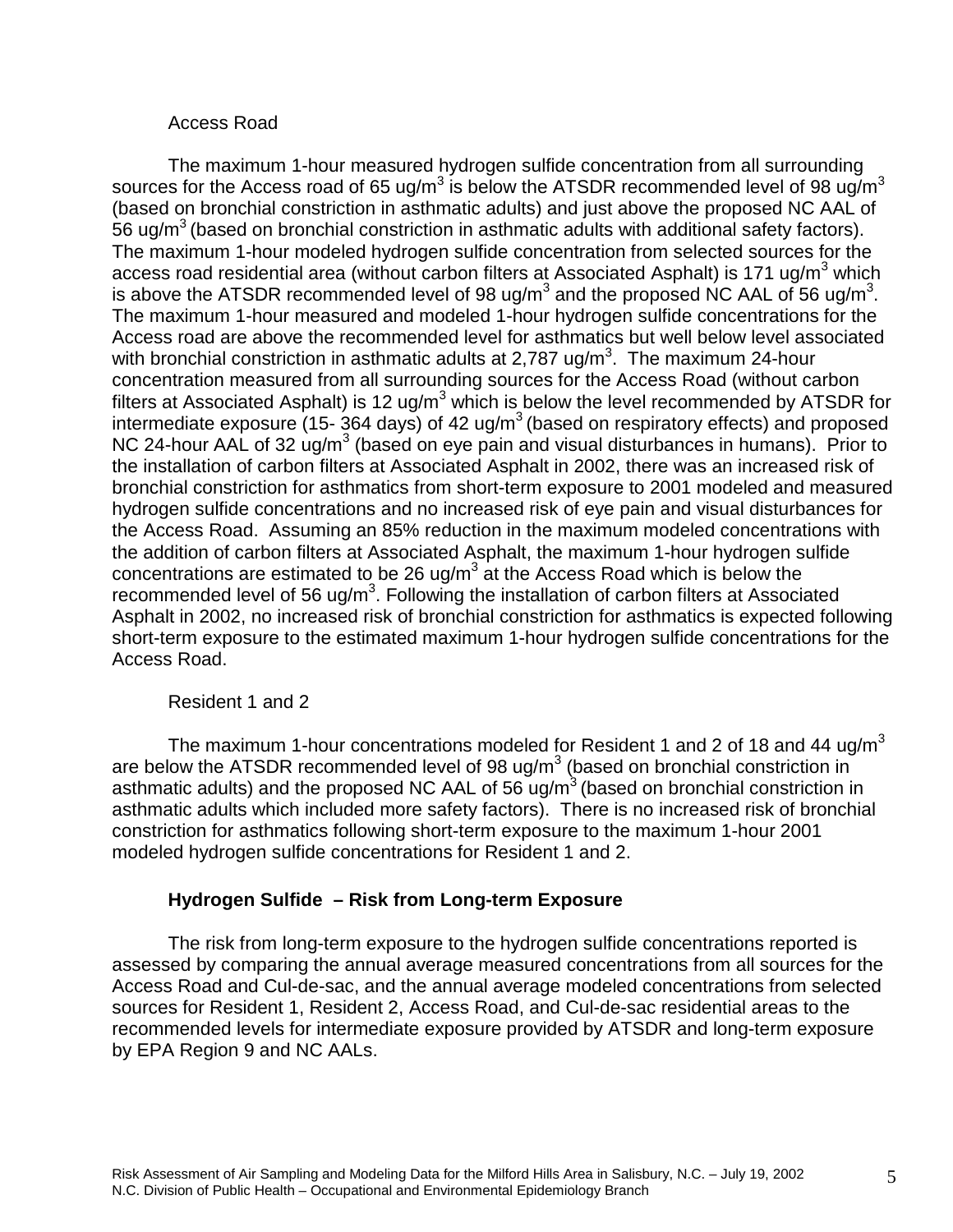#### Cul-de-sac

Prior to the installation of carbon filters in 2002 at Associated Asphalt, the annual average modeled concentration for the Cul-de-sac of 1.6 ug/m<sup>3</sup> and annual average measured concentration of 1.5 ug/m<sup>3</sup> are below the recommended ATSDR level for intermediate exposure (15-364 day exposure) of 42 ug/m<sup>3</sup> (based on respiratory effects), slightly above EPA recommended level for long-term exposure 1 ug/ $m<sup>3</sup>$  (based on inflammation of nasal mucosa in mice), and below proposed NC 24-hour AAL of 32 ug/m<sup>3</sup> (based on eye pain and visual disturbances in humans). Therefore, prior to the installation of carbon filters at Associated Asphalt in 2002, there was an increased risk of nasal mucosa inflammation and no increased risk of respiratory effects, eye pain and visual disturbances from long-term exposure to the 2001 annual average measured and modeled hydrogen sulfide concentrations for the Cul-de-sac. With the installation of carbon filters at Associated Asphalt in 2002, the annual average modeled hydrogen sulfide concentration for the Cul-de-sac is estimated to be 0.25 ug/m<sup>3</sup> which is less than recommended levels so no increased risk of nasal mucosa inflammation, respiratory effects, eye irritation or visual disturbances is expected at the Cul-desac following installation of carbon filters.

#### Access Road

Prior to the installation of carbon filters in 2002 at Associated Asphalt, the annual average modeled concentration for the access road of 7.3 ug/m<sup>3</sup> and annual average measured concentration of 2.3 ug/m<sup>3</sup> are below the recommended ATSDR level for intermediate exposure (15-364 day exposure) of 42 ug/m<sup>3</sup> (based on respiratory effects), above EPA recommended level for long-term exposure 1 ug/m<sup>3</sup> (based on inflammation of nasal mucosa in mice), and below proposed NC 24-hour AAL of 32 ug/m<sup>3</sup> (based on eye pain and visual disturbances in humans). Therefore, prior to the installation of carbon filters at Associated Asphalt in 2002, there was an increased risk of nasal mucosa inflammation and no increased risk of respiratory effects, eye pain and visual disturbances from long-term exposure to the 2001 annual average measured and modeled hydrogen sulfide concentrations for the Access road. With the installation of carbon filters at Associated Asphalt in 2002, the annual average modeled hydrogen sulfide concentration for the Access road is estimated to be approximately 1 ug/m<sup>3</sup> which is equal to or less than recommended levels so there is no increased risk of nasal mucosa inflammation, respiratory effects, eye irritation or visual disturbances is expected at the Access road following installation of carbon filters.

#### Resident 1 and 2

Prior to the installation of carbon filters in 2002 at Associated Asphalt, the maximum annual average modeled concentrations for Resident 1 of 0.14 ug/m<sup>3</sup> and Resident 2 of 0.63 ug/m<sup>3</sup> are below the recommended ATSDR level for intermediate exposure (15-364 day exposure) of 42 ug/m<sup>3</sup> (based on respiratory effects), below EPA recommended level for longterm exposure 1  $\mu$ g/m<sup>3</sup> (based on inflammation of nasal mucosa in mice), and below proposed NC 24-hour AAL of 32 ug/m<sup>3</sup> (based on eye pain and visual disturbances in humans). Therefore, prior to the installation of carbon filters at Associated Asphalt in 2002, there was no increased risk of nasal mucosa inflammation, respiratory effects, eye pain and visual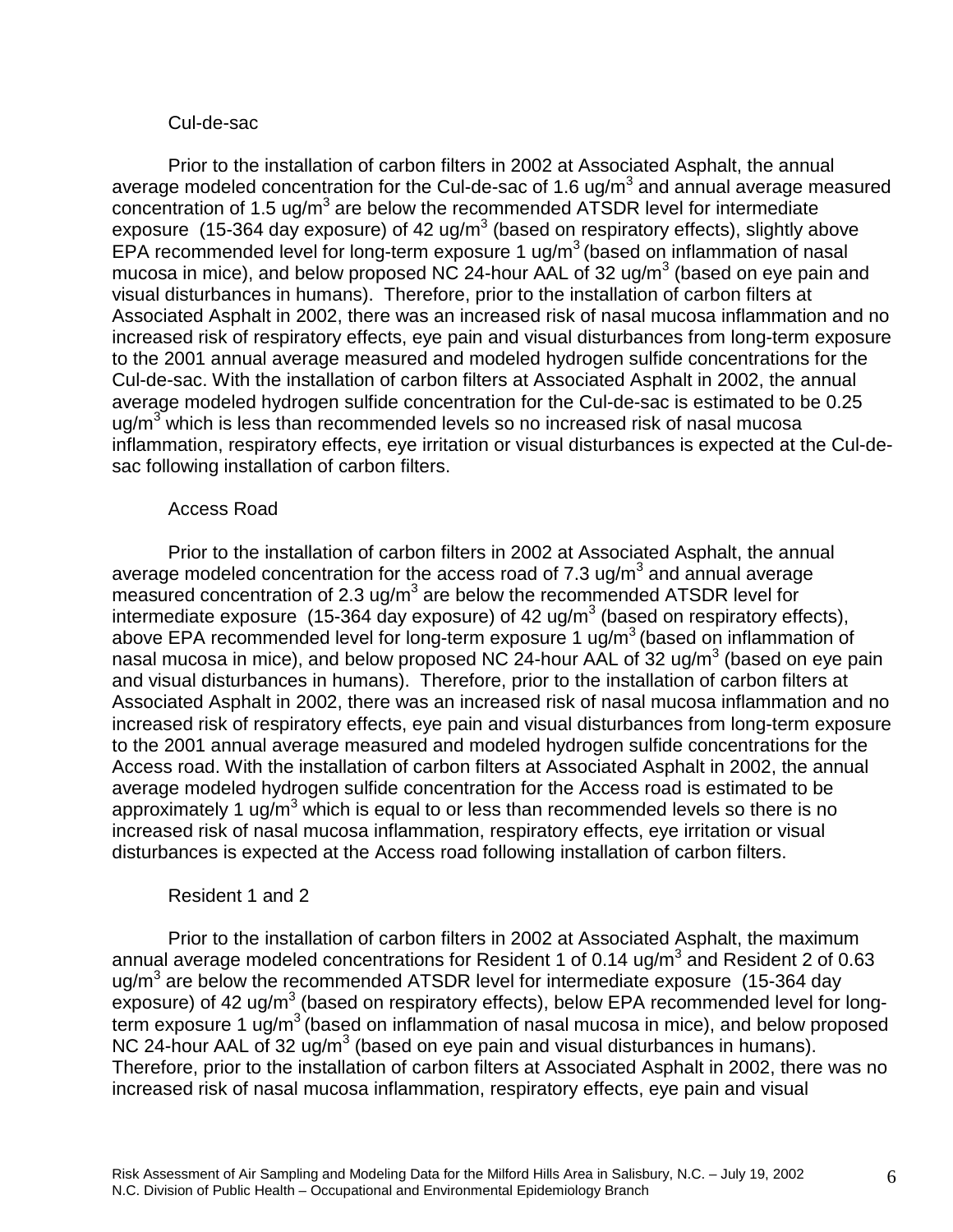disturbances from long-term exposure to the 2001 annual average modeled hydrogen sulfide concentrations for Resident 1 and 2.

### **Summary of Risk to Residents Based on 2001 Modeled and Measured Air Data**

- There is no increased risk of immunological effects from short-term exposure to the 2001 modeled or measured benzene concentrations for Resident 1, Resident 2, Access Road, and Cul-de-sac.
- There is a very low cancer risk (1 out of a billion to two out of a million) from long-term exposure to the 2001 modeled or measured benzene concentrations for Resident 1, Resident 2, Access Road, and Cul-de-sac.
- Prior to the installation of carbon filters at Associated Asphalt in 2002, there was an increased risk of bronchial constriction for asthmatics from short-term exposure to 2001 modeled hydrogen sulfide concentrations (not measured) and no increased risk of eye pain and visual disturbances for the Cul-de-sac. Following the installation of carbon filters at Associated Asphalt in 2002, no increased risk of bronchial constriction for asthmatics is expected following short-term exposure to the estimated maximum 1-hour hydrogen sulfide concentrations for the Cul-de-sac.
- Prior to the installation of carbon filters at Associated Asphalt in 2002, there was an increased risk of bronchial constriction for asthmatics from short-term exposure to 2001 modeled and measured hydrogen sulfide concentrations and no increased risk of eye pain and visual disturbances for the Access Road. Following the installation of carbon filters at Associated Asphalt in 2002, no increased risk of bronchial constriction for asthmatics is expected following short-term exposure to the estimated maximum 1-hour hydrogen sulfide concentrations for the Access Road.
- Prior to the installation of carbon filters at Associated Asphalt in 2002, there was no increased risk of bronchial constriction for asthmatics following short-term exposure to the 2001 modeled hydrogen sulfide concentrations for Resident 1 and 2.
- Prior to the installation of carbon filters at Associated Asphalt in 2002, there was an increased risk of nasal mucosa inflammation and no increased risk of respiratory effects, eye pain and visual disturbances from long-term exposure to the 2001 annual average measured and modeled hydrogen sulfide concentrations for the Access road. With the installation of carbon filters at Associated Asphalt in 2002, the annual average hydrogen sulfide concentration for the access road is estimated to be 1 ug/m<sup>3</sup> which is equal to or less than recommended levels so no increased risk of nasal mucosa inflammation, respiratory effects, eye irritation or visual disturbances is expected at the Access road following installation of the carbon filters at Associated Asphalt in 2002.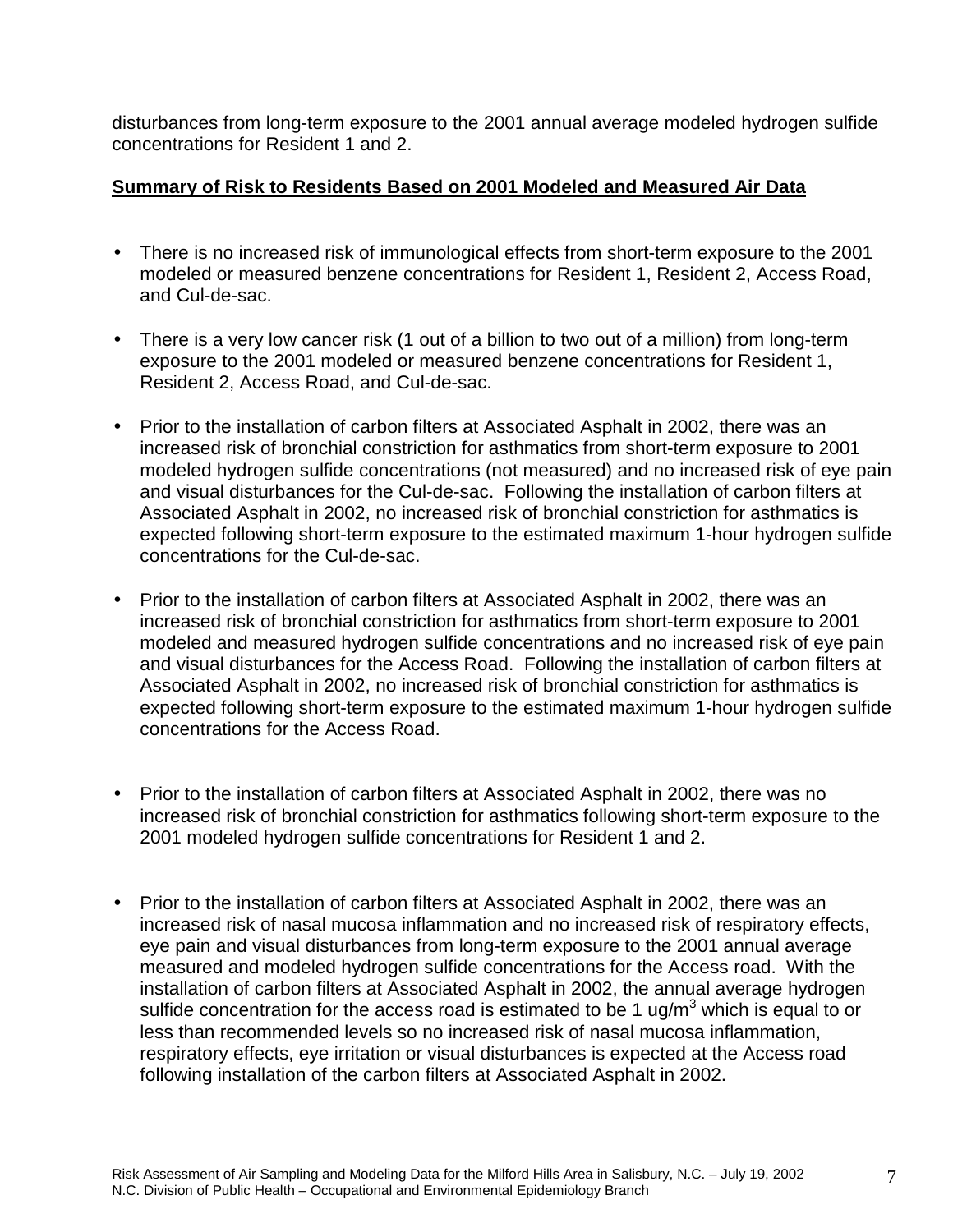- ! Prior to the installation of carbon filters at Associated Asphalt in 2002, there was an increased risk of nasal mucosa inflammation and no increased risk of respiratory effects, eye pain and visual disturbances from long-term exposure to the 2001 annual average measured and modeled hydrogen sulfide concentrations for the Cul-de-sac. With the installation of carbon filters at Associated Asphalt in 2002, the annual average modeled hydrogen sulfide concentration for the Cul-de-sac is estimated to be 0.25 ug/m<sup>3</sup> which is less than recommended levels so no increased risk of nasal mucosa inflammation, respiratory effects, eye irritation or visual disturbances is expected at the Cul-de-sac following installation of carbon filters at Associated Asphalt in 2002.
- Prior to the installation of carbon filters at Associated Asphalt in 2002, there was no increased risk of nasal mucosa inflammation, respiratory effects, eye pain and visual disturbances from long-term exposure to the 2001 annual average modeled hydrogen sulfide concentrations for Resident 1 and 2.
- The remaining chemical concentrations measured and modeled are approximately equal to or below the recommended health-based concentrations with the exception of 1,2 dichloroethane, 1,2-dichloropropane, ethyl chloride, and methyl chloride. Only one single measure was found for 1,2-dichloroethane and 1,2-dichloropropane, so exposure is likely to be infrequent. For ethyl chloride and methyl chloride, the maximum concentration instead of the average concentration exceeded the one in a million cancer risk level. The average concentration better represents the exposure concentration over a long-term period. Exposure to these four chemicals at the concentrations reported is not expected to present an increased risk.
- In summary, prior to the installation of carbon filters at Associated Asphalt in 2002, there was an increased risk of bronchial constriction for asthmatics from short-term exposure to hydrogen sulfide and nasal mucosa inflammation from long-term exposure to hydrogen sulfide for the Cul-de-sac and Access Road residential areas. Following installation of carbon filters at Associated Asphalt in 2002, the levels are expected to be less than the recommended levels and pose no increased risk.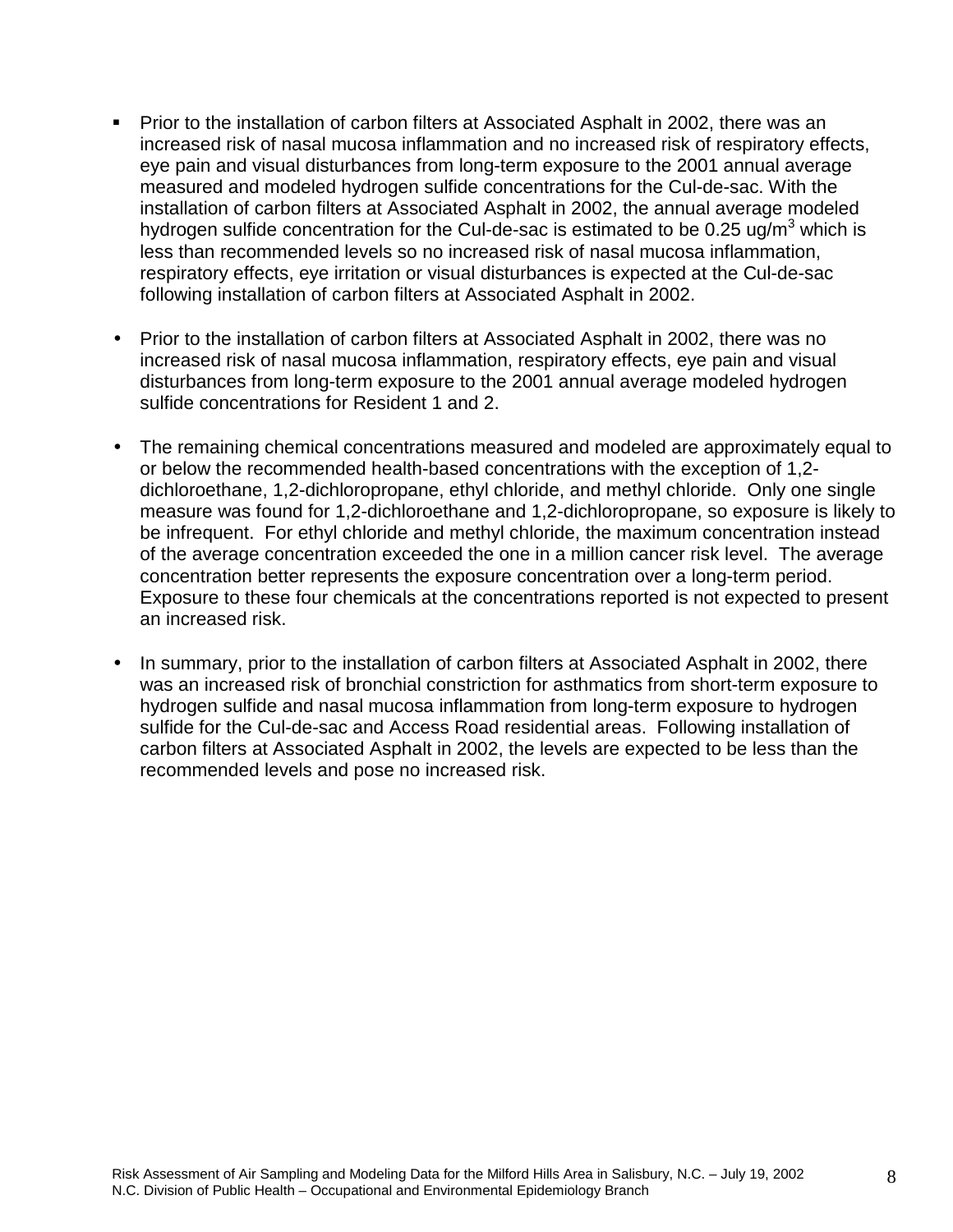| Table 1. Modeled and Measured Benzene Concentrations Milford Hills Area in Salisbury, NC |
|------------------------------------------------------------------------------------------|
|                                                                                          |

| <b>Chemical</b> | Avg.<br>Period | Max. Modeled<br><b>Concs. Near</b><br><b>Property Lines<sup>1</sup></b><br>(ug/m <sup>3</sup> )<br>(Distance to<br><b>Closest</b><br><b>Residential Area)</b> | <b>Max. Modeled Concs</b><br>in Residential Areas                                                                                                                                                                                                                                       | Max. and Av.<br><b>Measured Chemical</b><br><b>Concs. Just Outside</b><br><b>Associated Asphalt</b><br><b>Property lines at</b><br>Access Road, Cul-de-<br>sac, and within<br><b>ExxonMobil Property</b><br>lines | <b>ATSDR Rec.</b><br>Level $^{2,3}$<br>(ug/m <sup>3</sup> )                             | <b>EPA Region 9 Rec.</b><br>Level $4.5$ (ug/m <sup>3</sup> )                        | NC AALs <sup>6,7</sup><br>(ug/m <sup>3</sup> )              | Risks to Residents From Exposure to Concs. Measured and Modeled<br>in Residential Areas                                                                                                                                                                                                                                                                                                                                                                                     |
|-----------------|----------------|---------------------------------------------------------------------------------------------------------------------------------------------------------------|-----------------------------------------------------------------------------------------------------------------------------------------------------------------------------------------------------------------------------------------------------------------------------------------|-------------------------------------------------------------------------------------------------------------------------------------------------------------------------------------------------------------------|-----------------------------------------------------------------------------------------|-------------------------------------------------------------------------------------|-------------------------------------------------------------|-----------------------------------------------------------------------------------------------------------------------------------------------------------------------------------------------------------------------------------------------------------------------------------------------------------------------------------------------------------------------------------------------------------------------------------------------------------------------------|
| <b>Benzene</b>  | 24-hour        | 16 (Resident 1 is<br>1,140 ft Northeast<br>from Southern<br>States)                                                                                           | Cul-de-sac<br>0.033 ug/m <sup>3</sup> (2,050 ft<br>from max)<br><b>Resident 1</b><br>0.10 ug/m <sup>3</sup> $(1,140$ ft<br>from max)<br><b>Resident 2</b><br>0.027 ug/m <sup>3</sup> (2,540 ft<br>from max)<br><b>Access Road</b><br>0.014 ug/m <sup>3</sup> (1,920 ft<br>from max)     | <b>Access Rd</b><br>Single Measure =<br>1.19<br>Cul-de-sac<br>$Avg = 0.6$<br>$Max = 1.15$<br><b>Inside ExxonMobil</b><br>Single Measure = $1.0$                                                                   | 160 (1-14 days)<br>0.1 (365 days<br>and longer, one<br>out of a million<br>cancer risk) | 0.25 (annual, one<br>out of a million<br>cancer risk)<br>6.2 (annual,<br>noncancer) | $0.12$ (annual,<br>one out of a<br>million cancer<br>risk)) | Modeled and measured concentrations well below ATSDR<br>recommended level for short-term exposure (1-14 days) of 160 ug/m <sup>3</sup><br>(based on immunological effects).<br>No increased risk of immunological effects from short-term exposure<br>to the 2001 modeled or measured benzene concentrations for<br>Resident 1, Resident 2, Access Road, and Cul-de-sac.<br>See calculated excess cancer risk from exposure to the 24-hour<br>average concentrations below. |
|                 | Annual         | 1 (Resident 1 is<br>1,140 ft Northeast<br>from Southern<br>States)                                                                                            | Cul-de-sac<br>0.0047 ug/m <sup>3</sup> (2,050<br>ft from max)<br><b>Resident 1</b><br>0.0079 ug/m <sup>3</sup> $(1,140)$<br>ft from max)<br><b>Resident 2</b><br>0.003 ug/m <sup>3</sup> (2,540 ft<br>from max)<br><b>Access Road</b><br>0.003 ug/m <sup>3</sup> (1,920 ft<br>from max) | <b>Not Available</b>                                                                                                                                                                                              | 0.1 (365 days<br>and longer, one<br>out of a million<br>cancer risk)                    | 0.25 (annual, one<br>out of a million<br>cancer risk)<br>6.2 (annual,<br>noncancer) | $0.12$ (annual)                                             | Excess cancer risks associated with long-term exposure to 0.003<br>(annual) average to 0.6 ug/ $m^3$ (24-hour average) ranges from less<br>than 1 out of a billion to two out of a million which is a very low<br>cancer risk.<br>With the removal of air sparging at Southern States, benzene<br>concentrations expected to be lower in residential areas which<br>should reduce cancer risk.                                                                              |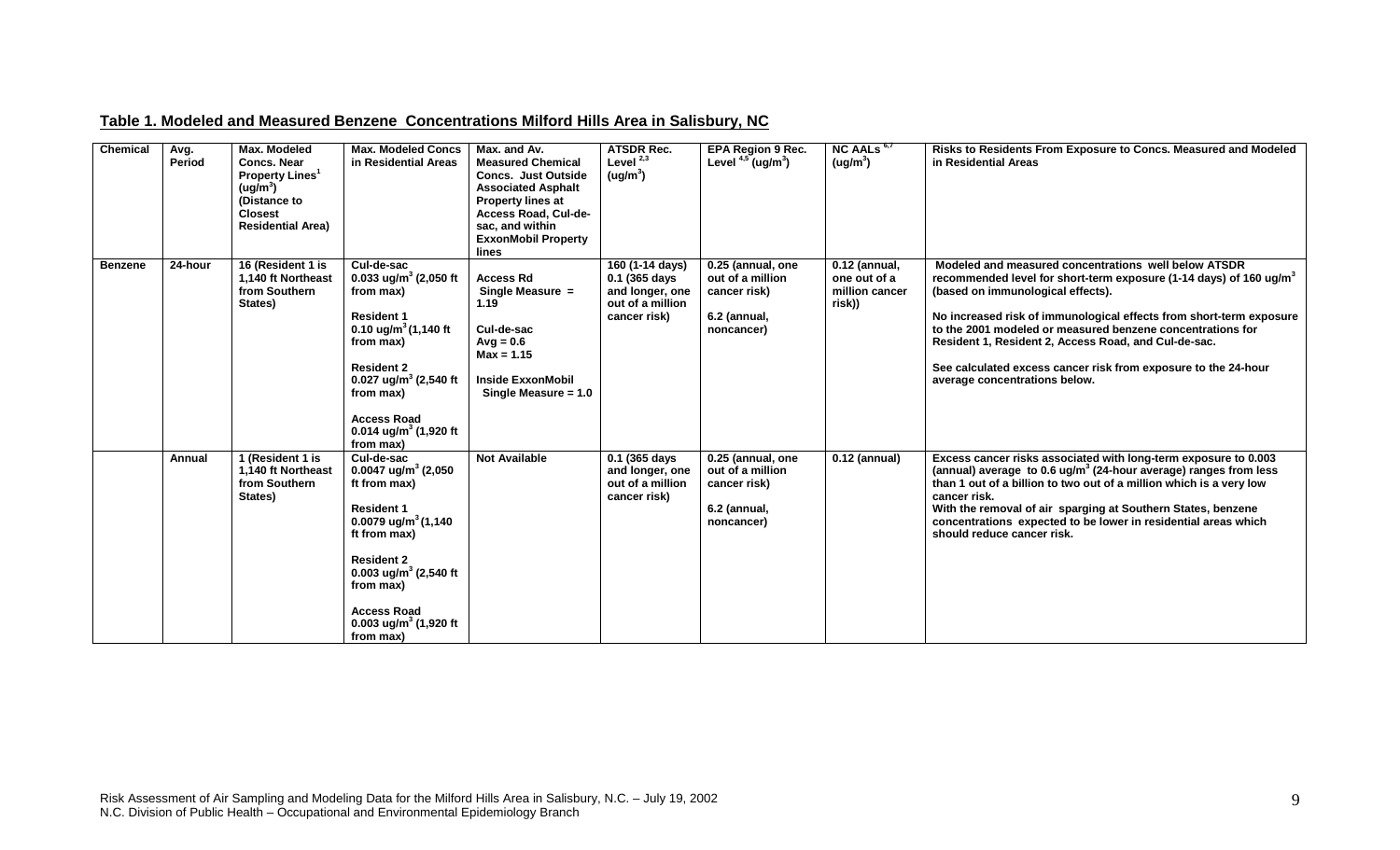| Table 2. Modeled and Measured Hydrogen Sulfide Concentrations Milford Hills Area in Salisbury, NC |
|---------------------------------------------------------------------------------------------------|
|---------------------------------------------------------------------------------------------------|

| Chemical         | Avg.<br>Period | Max. Modeled<br><b>Concs. Near</b><br><b>Property Lines<sup>1</sup></b><br>( uq/m <sup>3</sup> )<br>(Distance to<br><b>Closest</b><br><b>Residential Area)</b> | Max.<br><b>Modeled</b><br>Concs in<br><b>Residential</b><br>Areas                                                                                                                                                                                      | Max. Estimated Hydrogen<br><b>Sulfide Concs. in</b><br><b>Residential Areas w/</b><br><b>Carbon Filters at</b><br><b>Associated Asphalt</b><br>(Assuming 85% Reduction<br>in maximum modeled<br>concs.)                                               | Max. and Avg. Measured<br><b>Chemical Concs. Just</b><br><b>Outside Associated Asphalt</b><br><b>Property lines at Access</b><br>Road, Cul-de-sac, and<br>within ExxonMobil Property<br>lines | <b>ATSDR Rec.</b><br>Level $^{2,3}$<br>(ug/m <sup>3</sup> )                                                               | <b>EPA Region 9</b><br>Rec. Level <sup>4,5</sup><br>(ug/m <sup>3</sup> ) | $NC$ AALs $6,7$<br>(ug/m <sup>3</sup> )                                                                                                                                                                                                                                                          | Risks to Residents From Exposure to Concs.<br><b>Measured and Modeled in Residential Areas</b>                                                                                                                                                                                                                                                                                                                                                                                                                                                                                                                                                                                                                                                                                                                                                                                                                                                                                                                                                                                                                                                                                                                                                                                                                                                                                                                                                                                           |
|------------------|----------------|----------------------------------------------------------------------------------------------------------------------------------------------------------------|--------------------------------------------------------------------------------------------------------------------------------------------------------------------------------------------------------------------------------------------------------|-------------------------------------------------------------------------------------------------------------------------------------------------------------------------------------------------------------------------------------------------------|-----------------------------------------------------------------------------------------------------------------------------------------------------------------------------------------------|---------------------------------------------------------------------------------------------------------------------------|--------------------------------------------------------------------------|--------------------------------------------------------------------------------------------------------------------------------------------------------------------------------------------------------------------------------------------------------------------------------------------------|------------------------------------------------------------------------------------------------------------------------------------------------------------------------------------------------------------------------------------------------------------------------------------------------------------------------------------------------------------------------------------------------------------------------------------------------------------------------------------------------------------------------------------------------------------------------------------------------------------------------------------------------------------------------------------------------------------------------------------------------------------------------------------------------------------------------------------------------------------------------------------------------------------------------------------------------------------------------------------------------------------------------------------------------------------------------------------------------------------------------------------------------------------------------------------------------------------------------------------------------------------------------------------------------------------------------------------------------------------------------------------------------------------------------------------------------------------------------------------------|
| Hydrogen sulfide | 1-hour         | 404 (330 ft)<br><b>Northwest of</b><br><b>Associated</b><br>Asphalt)                                                                                           | Cul-de-sac<br>95 ug/m $3$<br>(620 ft from<br>max)<br><b>Resident 1</b><br>18 ug/m $3$<br>$(1,580$ ft<br>from max)<br><b>Resident 2</b><br>44 ug/m <sup>3</sup><br>(754 ft from<br>max)<br><b>Access</b><br>Road<br>171 ug/m $3$<br>(98 ft from<br>max) | Cul-de-sac<br>14 ug/m <sup>3</sup> (620 ft from max)<br><b>Resident 1</b><br>2.7 ug/m <sup>3</sup> (1,580 ft from max)<br><b>Resident 2</b><br>6.6 ug/m <sup>3</sup> (754 ft from max)<br><b>Access Road</b><br>26 ug/m <sup>3</sup> (98 ft from max) | <b>Access Rd</b><br>$Avg = 2.3$<br>$Max = 65$<br>Cul-de-sac<br>$Avg = 1.5$<br>$Max = 34$<br><b>Inside ExxonMobil</b><br>$Avq = 1.4$<br>$Max = 3.5$                                            | 98 (1-14 days)<br>(based on<br>bronchial<br>constriction in<br>asthmatic<br>adults at 2.787<br>$uq/m3$ for 30<br>minutes) | <b>Not Available</b>                                                     | $2,100(1 -$<br>hour)<br>(current)<br>56 (1-hour)<br>(proposed<br>(based on<br>same data<br>used by<br><b>ATSDR</b><br>where<br>bronchial<br>constriction<br>in asthmatic<br>adults at<br>2,787 ug/m <sup>3</sup><br>for $30$<br>minutes but<br><b>NC</b> used<br>more<br>uncertainty<br>factors) | Prior to the installation of carbon filters at Associated<br>Asphalt in 2001, there was an increased risk of<br>bronchial constriction for asthmatics from short-term<br>exposure to 2001 modeled hydrogen sulfide<br>concentrations (not measured) and no increased risk of<br>eye pain and visual disturbances for the Cul-de-sac.<br>Following the installation of carbon filters at Associated<br>Asphalt, no increased risk of bronchial constriction for<br>asthmatics is expected following short-term exposure<br>to the estimated hydrogen sulfide concentrations for<br>the cul-de-sac.<br>Prior to the installation of carbon filters at<br>Associated Asphalt in 2001, there was an increased<br>risk of bronchial constriction for asthmatics from<br>short-term exposure to 2001 modeled and<br>measured hydrogen sulfide concentrations and no<br>increased risk of eye pain and visual disturbances<br>for the Access Road. Following the installation of<br>carbon filters at Associated Asphalt, no increased<br>risk of bronchial constriction for asthmatics is<br>expected following short-term exposure to the<br>estimated hydrogen sulfide concentrations for the<br><b>Access Road.</b><br>Prior to the installation of carbon filters at Associated<br>Asphalt in 2001, there was no increased risk of<br>bronchial constriction for asthmatics following short-<br>term exposure to the 2001 modeled hydrogen sulfide<br>concentrations for Resident 1 and 2. |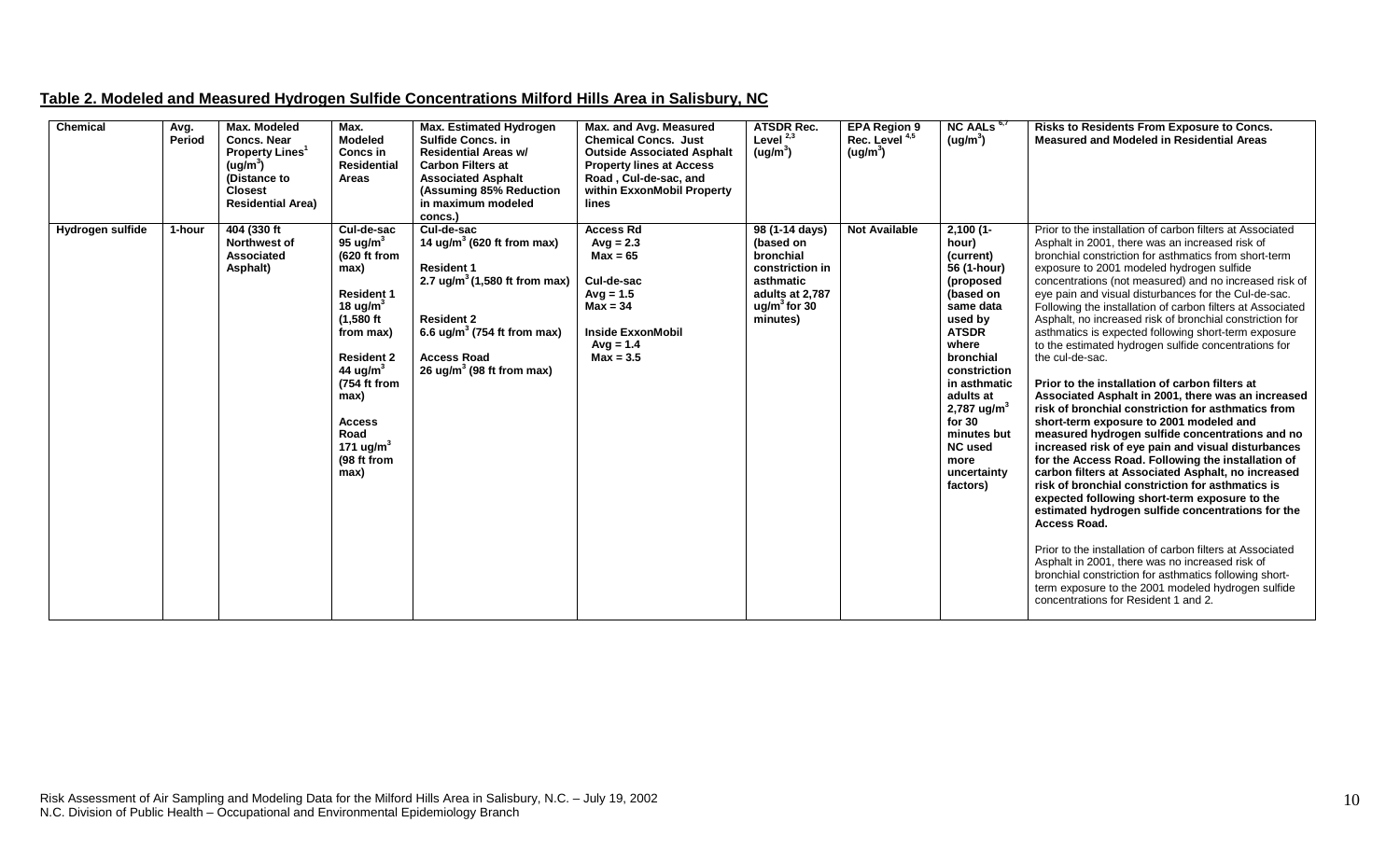| Table 2. Modeled and Measured Hydrogen Sulfide Concentrations Milford Hills Area in Salisbury, NC |  |  |
|---------------------------------------------------------------------------------------------------|--|--|
|                                                                                                   |  |  |

| <b>Chemical</b>         | Avg.<br>Period | Max. Modeled<br><b>Concs, Near</b><br><b>Property Lines</b><br>(ug/m <sup>3</sup> )<br>(Distance to<br><b>Closest</b><br><b>Residential Area)</b> | Max.<br><b>Modeled</b><br>Concs in<br><b>Residential</b><br>Areas | <b>Max. Estimated</b><br><b>Hydrogen Sulfide</b><br><b>Concs. in Residential</b><br>Areas w/ Carbon<br><b>Filters at Associated</b><br><b>Asphalt (Assuming</b><br>85% Reduction in<br>maximum modeled<br>concs.) | <b>Max. Measured Chemical</b><br><b>Concs. Just Outside</b><br><b>Associated Asphalt</b><br><b>Property lines at Access</b><br>Road, Cul-de-sac, and<br>within ExxonMobil<br><b>Property lines</b> | <b>ATSDR</b><br>Rec. Level $^{2,3}$<br>(ug/m <sup>3</sup> ) | <b>EPA Region 9</b><br>Rec. Level <sup>4,5</sup><br>(ug/m <sup>3</sup> ) | NC AALs <sup>b</sup><br>(ug/m <sup>3</sup> )                                                                                                                                             | <b>Risks to Residents From Exposure to Concs.</b><br><b>Measured and Modeled in Residential Areas</b>                                                                                                                                                                                                                 |
|-------------------------|----------------|---------------------------------------------------------------------------------------------------------------------------------------------------|-------------------------------------------------------------------|-------------------------------------------------------------------------------------------------------------------------------------------------------------------------------------------------------------------|----------------------------------------------------------------------------------------------------------------------------------------------------------------------------------------------------|-------------------------------------------------------------|--------------------------------------------------------------------------|------------------------------------------------------------------------------------------------------------------------------------------------------------------------------------------|-----------------------------------------------------------------------------------------------------------------------------------------------------------------------------------------------------------------------------------------------------------------------------------------------------------------------|
| <b>Hydrogen Sulfide</b> | 24-hour        | <b>Not Available</b>                                                                                                                              | <b>Not</b><br>Available                                           | <b>Not Available</b>                                                                                                                                                                                              | <b>Access Road</b><br>$Max = 12$<br>Cul-de-sac<br>$Max = 24$<br><b>Inside</b><br><b>ExxonMobile</b><br>Max 1.7                                                                                     | $42(15 - 364)$<br>days) based on<br>respiratory<br>effects  | <b>Not Available</b>                                                     | 32 (24-hour)<br>Eye pain<br>and visual<br>disturbance<br>s in rayon<br>workers<br>exposed to<br>avg. 13,700<br>$\mu$ g/m <sup>3</sup> 40<br>hours a<br>week with<br>420 safety<br>factor | The maximum 24-hour concentrations measured<br>for the Access Road and Cul-de-sac are below<br>recommended levels so no increased risk of<br>respiratory effects, eye pain or visual<br>disturbances from short-term exposure to the<br>maximum 24-hour measured concentrations for<br>the Access Road or Cul-de-sac. |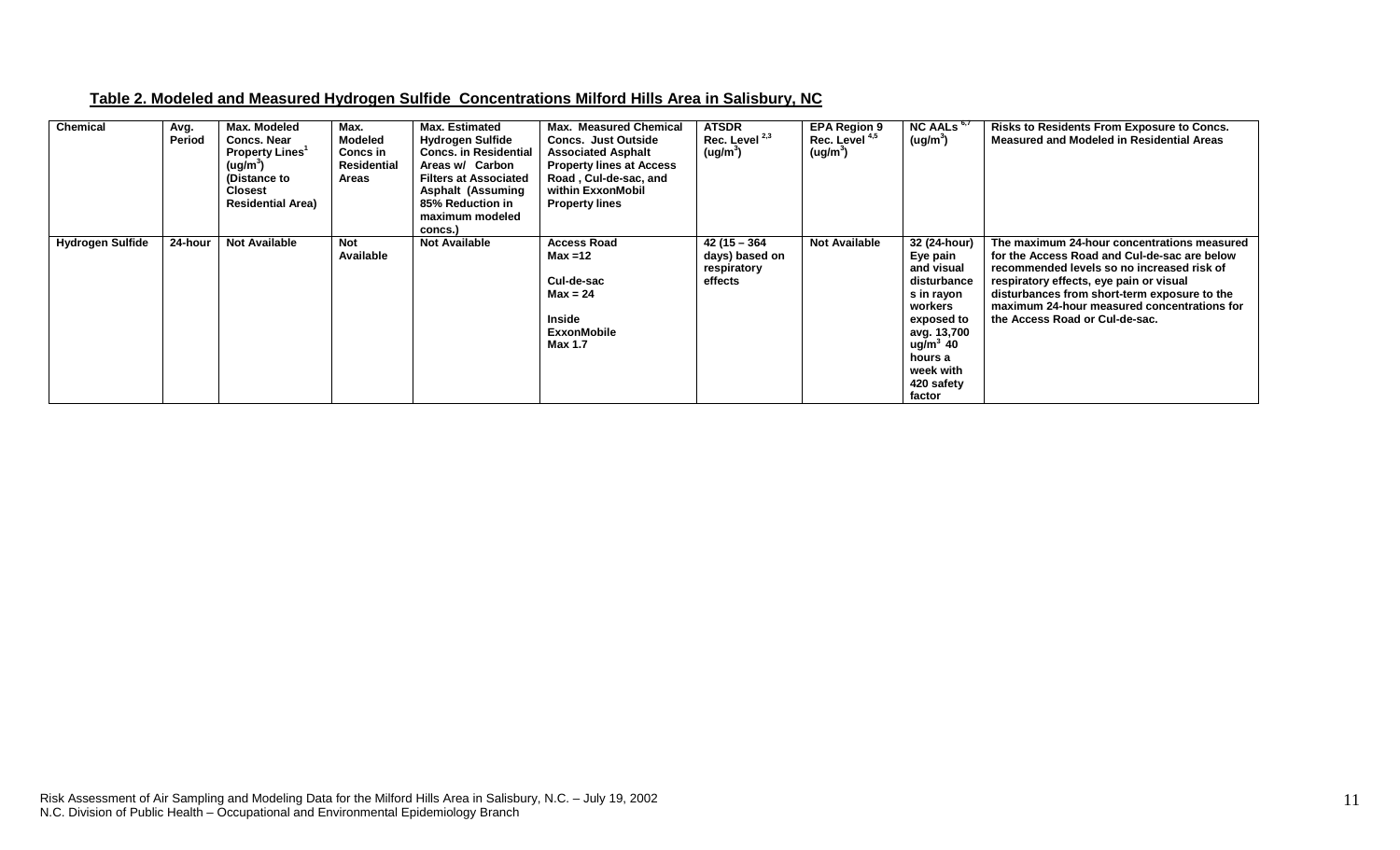| Table 2. Modeled and Measured Hydrogen Sulfide Concentrations Milford Hills Area in Salisbury, NC |
|---------------------------------------------------------------------------------------------------|
|---------------------------------------------------------------------------------------------------|

| Chemical                | Avg.<br>Period | Max. Modeled<br><b>Concs. Near</b><br>Property Lines <sup>1</sup><br>(ug/m <sup>3</sup> )<br>(Distance to<br><b>Closest</b><br><b>Residential Area)</b> | Max.<br><b>Modeled</b><br>Concs in<br><b>Residential</b><br>Areas                                                                                                                                                                                                                          | <b>Max. Estimated</b><br><b>Hydrogen Sulfide</b><br><b>Concs. in Residential</b><br>Areas w/ Carbon<br><b>Filters at Associated</b><br><b>Asphalt (Assuming</b><br>85% Reduction in<br>maximum modeled<br>concs.)                                                                                                                            | <b>Avg. Measured Chemical</b><br><b>Concs. Just Outside</b><br><b>Associated Asphalt</b><br><b>Property lines at Access</b><br>Road, Cul-de-sac, and<br>within ExxonMobil Property<br>lines | <b>ATSDR</b><br>Rec. Level <sup>2,3</sup><br>(ug/m <sup>3</sup> ) | <b>EPA Region 9</b><br>Rec. Level <sup>4,5</sup><br>(ug/m <sup>3</sup> )                                                                                                              | NC AALs <sup>6,7</sup><br>(ug/m <sup>3</sup> )                                                                                                                            | Risks to Residents From Exposure to Concs.<br><b>Measured and Modeled in Residential Areas</b>                                                                                                                                                                                                                                                                                                                                                                                                                                                                                                                                                                                                                                                                                                                                                                                                                                                                                                                                                                                                                                                                                                                                                                                                                                                                                                                                                                                                                                                                                                                                                                                                                                                                                     |
|-------------------------|----------------|---------------------------------------------------------------------------------------------------------------------------------------------------------|--------------------------------------------------------------------------------------------------------------------------------------------------------------------------------------------------------------------------------------------------------------------------------------------|----------------------------------------------------------------------------------------------------------------------------------------------------------------------------------------------------------------------------------------------------------------------------------------------------------------------------------------------|---------------------------------------------------------------------------------------------------------------------------------------------------------------------------------------------|-------------------------------------------------------------------|---------------------------------------------------------------------------------------------------------------------------------------------------------------------------------------|---------------------------------------------------------------------------------------------------------------------------------------------------------------------------|------------------------------------------------------------------------------------------------------------------------------------------------------------------------------------------------------------------------------------------------------------------------------------------------------------------------------------------------------------------------------------------------------------------------------------------------------------------------------------------------------------------------------------------------------------------------------------------------------------------------------------------------------------------------------------------------------------------------------------------------------------------------------------------------------------------------------------------------------------------------------------------------------------------------------------------------------------------------------------------------------------------------------------------------------------------------------------------------------------------------------------------------------------------------------------------------------------------------------------------------------------------------------------------------------------------------------------------------------------------------------------------------------------------------------------------------------------------------------------------------------------------------------------------------------------------------------------------------------------------------------------------------------------------------------------------------------------------------------------------------------------------------------------|
| <b>Hydrogen Sulfide</b> | Annual         | 12 (300 ft<br><b>Northwest from</b><br>Associated<br>Asphalt)                                                                                           | Cul-de-sac<br>1.6 ug/ $m3$<br>(470 ft from<br>max)<br><b>Resident 1</b><br>$0.14$ ug/m <sup>3</sup><br>$(1,470$ ft<br>from max)<br><b>Resident 2</b><br>0.63 $\mu$ g/m <sup>3</sup><br>(850 ft from<br>max)<br><b>Access</b><br>Road<br>7.3 $\mu$ g/m <sup>3</sup><br>(170 ft from<br>max) | Cul-de-sac<br>0.25 ug/m <sup>3</sup> (470 ft<br>from max)<br><b>Resident 1</b><br>0.02 ug/m <sup>3</sup> (1,470 ft<br>from max)<br><b>Resident 2</b><br>0.09 $\mu$ g/m <sup>3</sup> (850 ft<br>from max)<br><b>Access Road</b><br>1.1 ug/m <sup>3</sup> (170 ft<br>from max)<br>(All values assume<br>85% reduction from<br>all H2S sources) | <b>Access Road</b><br>$Avg = 2.3$<br>Cul-de-sac<br>Avg. 1.5<br><b>Inside</b><br><b>ExxonMobile</b><br>$Avg = 1.4$<br>(Study duraction 117 days<br>which is less than 1/3 of a<br>year)      | $42(15 - 364 \text{ days})$<br>based on<br>respiratory effects    | 1 (annual) based<br>on inflammation<br>of nasal mucosa<br>in mice at<br>110,000 ug/m $3$<br>and equivalent<br>human<br>concentration is<br>estimated to be<br>2,600 ug/m <sup>3</sup> | 32 (24-hour)<br>Eye pain<br>and visual<br>disturbance<br>s in rayon<br>workers<br>exposed to<br>avg. 13,700<br>$ug/m3$ 40<br>hours a<br>week with<br>420 safety<br>factor | Prior to installation of carbon filters at<br>Associated Asphalt, there was an increased<br>risk of nasal mucosa inflammation and no<br>increased risk of respiratory effects, eye pain<br>and visual disturbances from long-term<br>exposure to 2001 annual average measured<br>and modeled hydrogen sulfide concentrations<br>for the Access road. With the installation of<br>carbon filters, maximum annual average<br>hydrogen sulfide concentration for access road<br>is approximately 1 $\mu$ g/m <sup>3</sup> which is equal to or<br>less than recommended levels so no increased<br>risk of nasal mucosa inflammation, respiratory<br>effects, eye irritation or visual disturbances is<br>expected at Access Road.<br>Prior to the installation of carbon filters at<br>Associated Asphalt, there was an increased<br>risk of nasal mucosa inflammation and no<br>increased risk of respiratory effects, eye pain<br>and visual disturbances from long-term<br>exposure to the 2001 annual average measured<br>and modeled hydrogen sulfide concentrations<br>for Cul-de-sac. With the installation of carbon<br>filters, annual average modeled hydrogen<br>sulfide concentration for Cul-de-sac is<br>estimated to be 0.24 ug/m <sup>3</sup> which is less than<br>recommended levels so no increased risk of<br>nasal mucosa inflammation, respiratory effects,<br>eye irritation or visual disturbances is expected<br>at the Cul-de-sac.<br>Prior to the installation of carbon filters at<br>Associated Asphalt, there was no increased<br>risk of nasal mucosa inflammation, respiratory<br>effects, eye pain and visual disturbances from<br>long-term exposure to the 2001 annual average<br>modeled hydrogen sulfide concentrations for<br>Resident 1 and 2. |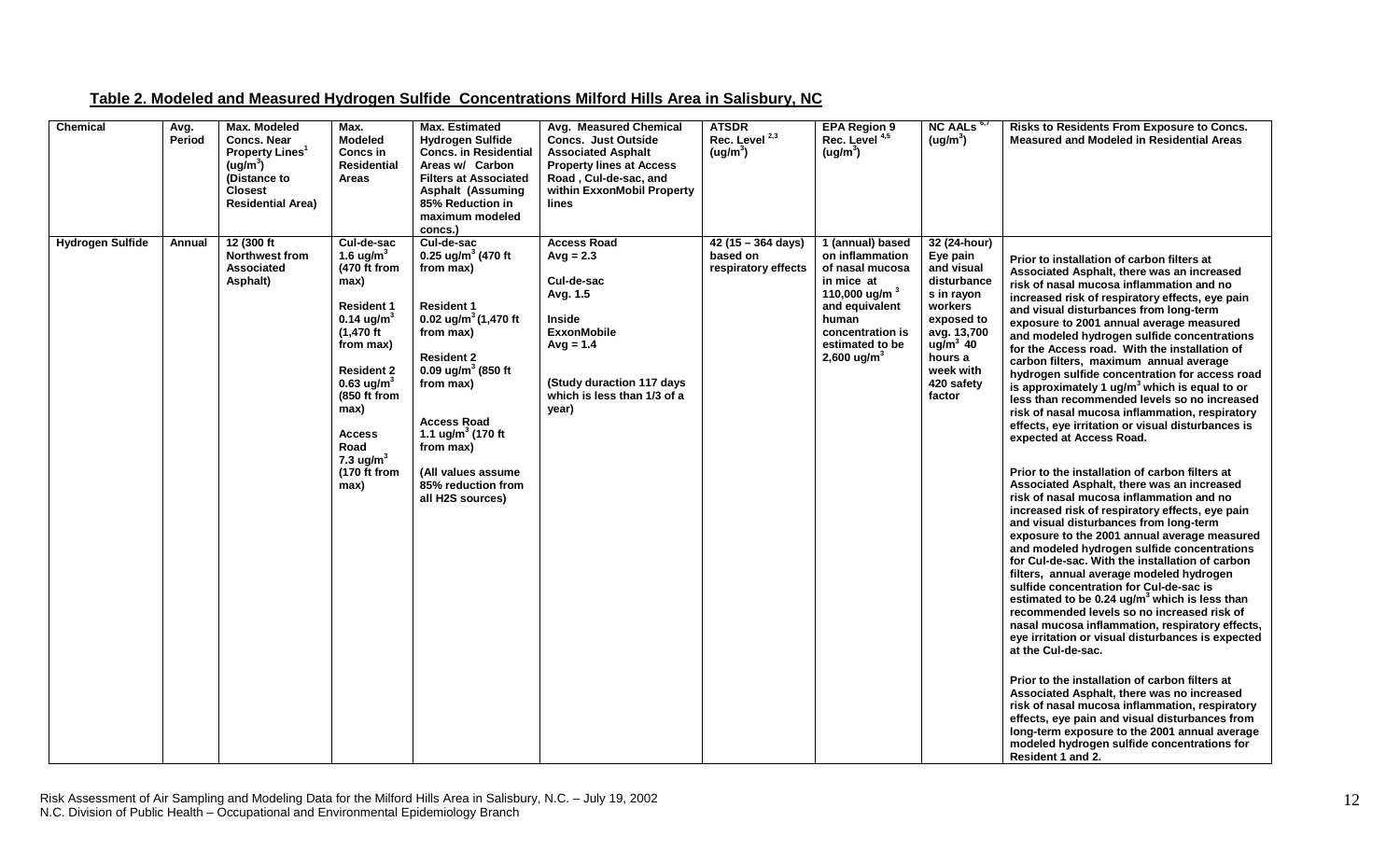| Chemical                | Avg.<br>Period | <b>Max. Modeled</b><br><b>Concs. Near</b><br><b>Property Lines<sup>1</sup></b><br>(ug/m <sup>3</sup> )<br>(Distance to<br><b>Closest</b><br><b>Residential</b><br>Area) | <b>Max. Modeled Concs in Residential</b><br>Areas                                                                                                                                                                                                                                                   | Max. and Avg. Measured<br><b>Chemical Concs. Just</b><br><b>Outside Associated</b><br><b>Asphalt Property lines at</b><br>Access Road, Cul-de-sac,<br>and within ExxonMobil<br><b>Property lines</b> | <b>ATSDR</b><br>Rec. Level <sup>2,3</sup><br>(ug/m <sup>3</sup> ) | EPA Region 9<br>Rec. Level 4,5<br>(ug/m <sup>3</sup> ) | $NC$ AALs $6,7$<br>(ug/m <sup>3</sup> ) | <b>Risks to Residents From</b><br><b>Exposure to Concs. Measured</b><br>and Modeled in Residential<br><b>Areas</b> |
|-------------------------|----------------|-------------------------------------------------------------------------------------------------------------------------------------------------------------------------|-----------------------------------------------------------------------------------------------------------------------------------------------------------------------------------------------------------------------------------------------------------------------------------------------------|------------------------------------------------------------------------------------------------------------------------------------------------------------------------------------------------------|-------------------------------------------------------------------|--------------------------------------------------------|-----------------------------------------|--------------------------------------------------------------------------------------------------------------------|
| Benzo(a)pyrene          | annual         | 0.00002 (680 ft<br>Northwest of<br>APAC)                                                                                                                                | Cul-de-sac<br><b>Below Quantitation Limit (920 ft from</b><br>max)<br><b>Resident 1</b><br><b>Below Quantitation Limit (2,110 ft</b><br>from max)<br><b>Resident 2</b><br>0.00001 ug/m <sup>3</sup> (220 ft from max)<br><b>Access Road</b><br><b>Below Quantitation Limit (480 ft from</b><br>max) | <b>Not Available</b>                                                                                                                                                                                 | <b>Not Available</b>                                              | <b>Not Available</b>                                   | $0.03$ (annual)                         | <b>Below recommended levels</b><br>so No Increased Risk                                                            |
| <b>Carbon disulfide</b> | 24-hour        | 0.38(330 ft)<br>Northwest of<br>Associated)                                                                                                                             | Cul-de-sac<br>0.078 ug/m <sup>3</sup> (620 ft from max)<br><b>Resident 1</b><br>0.016 ug/m <sup>3</sup> $(1,580$ ft from max)<br><b>Resident 2</b><br>0.055 ug/m <sup>3</sup> (750 ft from max)<br><b>Access Road</b><br>0.32 ug/m <sup>3</sup> (100 ft from max)                                   | <b>Not Available</b>                                                                                                                                                                                 | 930 (365 days<br>and longer)                                      | 730 (annual)                                           | 186 (24-hour)                           | <b>Below recommended levels</b><br>so No Increased Risk                                                            |
| Formaldehyde            | 1-hour         | 26.3 (470 ft<br>North of<br>Associated)                                                                                                                                 | Cul-de-sac<br>6.01 ug/m <sup>3</sup> (1,300 ft from max)<br><b>Resident 1</b><br>1.41 ug/m <sup>3</sup> (2,170 ft from max)<br><b>Resident 2</b><br>9.20 $\mu$ g/m <sup>3</sup> (660 ft from max)<br><b>Access Road</b><br>6.27 ug/m <sup>3</sup> (740 ft from max)                                 | <b>Not Available</b>                                                                                                                                                                                 | 49 (1-14<br>days)                                                 | <b>Not Available</b>                                   | 150 (1-hour)                            | <b>Below recommended levels</b><br>so No Increased Risk                                                            |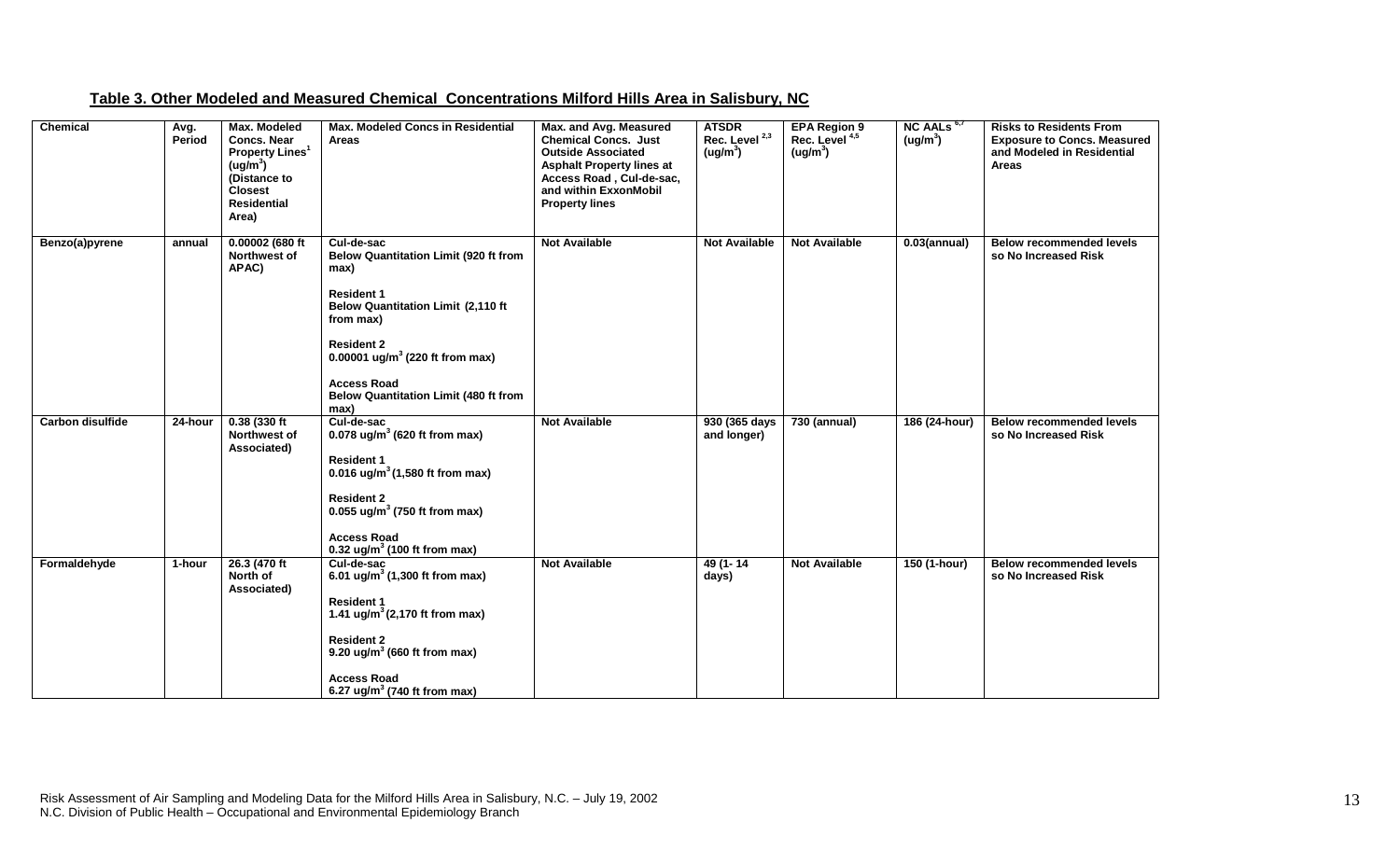| Table 3. Other Modeled and Measured Chemical Concentrations Milford Hills Area in Salisbury, NC |  |
|-------------------------------------------------------------------------------------------------|--|
|-------------------------------------------------------------------------------------------------|--|

| <b>Chemical</b>           | Avg.<br>Period | Max. Modeled<br><b>Concs. Near</b><br><b>Property Lines<sup>1</sup></b><br>(ug/m <sup>3</sup> )<br>(Distance to<br><b>Closest</b><br><b>Residential</b><br>Area) | <b>Max. Modeled Concs in</b><br><b>Residential Areas</b>                                                                                                                                                                                                                                            | Max. and Avg.<br><b>Measured Chemical</b><br><b>Concs. Just Outside</b><br><b>Associated Asphalt</b><br><b>Property lines at</b><br>Access Road, Cul-de-<br>sac, and within<br><b>ExxonMobil Property</b><br>lines | <b>ATSDR</b><br>Rec. Level <sup>2,3</sup><br>(ug/m <sup>3</sup> ) | <b>EPA Region 9</b><br>Rec. Level <sup>4,5</sup><br>(ug/m <sup>3</sup> )                  | $NC$ AALs <sup>6,7</sup><br>(ug/m <sup>3</sup> ) | Risks to Residents From Exposure to Concs.<br><b>Measured and Modeled in Residential Areas</b> |
|---------------------------|----------------|------------------------------------------------------------------------------------------------------------------------------------------------------------------|-----------------------------------------------------------------------------------------------------------------------------------------------------------------------------------------------------------------------------------------------------------------------------------------------------|--------------------------------------------------------------------------------------------------------------------------------------------------------------------------------------------------------------------|-------------------------------------------------------------------|-------------------------------------------------------------------------------------------|--------------------------------------------------|------------------------------------------------------------------------------------------------|
| <b>Methylene Chloride</b> | 24-hour        | 0.00074 (330 ft<br><b>Northwest of</b><br>Associated)                                                                                                            | Cul-de-sac<br>0.00016 ug/m <sup>3</sup> (620 ft from max)<br><b>Resident 1</b><br>0.00003 ug/m <sup>3</sup> (1,580 ft from max)<br><b>Resident 2</b><br>0.00013 ug/m <sup>3</sup> (750 ft from max)<br><b>Access Road</b><br>0.00061 ug/m <sup>3</sup> (100 ft from max)                            | Cul-de-sac<br><b>Below analytical</b><br>quantitation limits<br>(BQL)<br><b>Access Road</b><br><b>Not Availabe</b><br><b>Inside ExxonMobil</b><br><b>Below analytical</b><br>quantitation limits<br>(BQL)          | $2,000(1-14)$<br>days)<br>1,000 (365<br>days and<br>longer)       | $4.1$ (annual,<br>one out of a<br>million cancer<br>risk)<br>3,100 (annual,<br>noncancer) | 24 (annual)                                      | Below recommended levels so No Increased Risk                                                  |
|                           | annual         | 0.00015 (300 ft<br><b>Northwest of</b><br>Associated)                                                                                                            | Cul-de-sac<br>0.00003 ug/m <sup>3</sup> (470 ft from max)<br><b>Resident 1</b><br><b>Below analytical quantitation</b><br>limits (BQL) (850 ft from max)<br><b>Resident 2</b><br>0.00001 ug/m <sup>3</sup> (1,470 ft from max)<br><b>Access Road</b><br>0.00007 ug/m <sup>3</sup> (170 ft from max) | <b>Not Available</b>                                                                                                                                                                                               | 1,000 (365<br>days and<br>longer)                                 | 4.1 (annual,<br>one out of a<br>million cancer<br>risk)<br>3,100 (annual,<br>noncancer)   | $\overline{24}$ (annual)                         | Below recommended levels so No Increased Risk                                                  |
| N-Hexane                  | 24-hour        | 3.88 (650 ft<br>Northwest of<br>APAC)                                                                                                                            | Cul-de-sac<br>0.64 ug/m <sup>3</sup> (1,200 ft from max)<br><b>Resident 1</b><br>0.11 ug/m <sup>3</sup> (2,210 ft from max)<br><b>Resident 2</b><br>0.44 ug/m <sup>3</sup> (450 ft from max)<br><b>Access Road</b><br>2.1 ug/m <sup>3</sup> (660 ft from max)                                       | <b>Not Available</b>                                                                                                                                                                                               | 2,000 (365<br>days and<br>longer)                                 | 210 (annual)                                                                              | $1,100(24-$<br>hour)                             | Below recommended levels so No Increased Risk                                                  |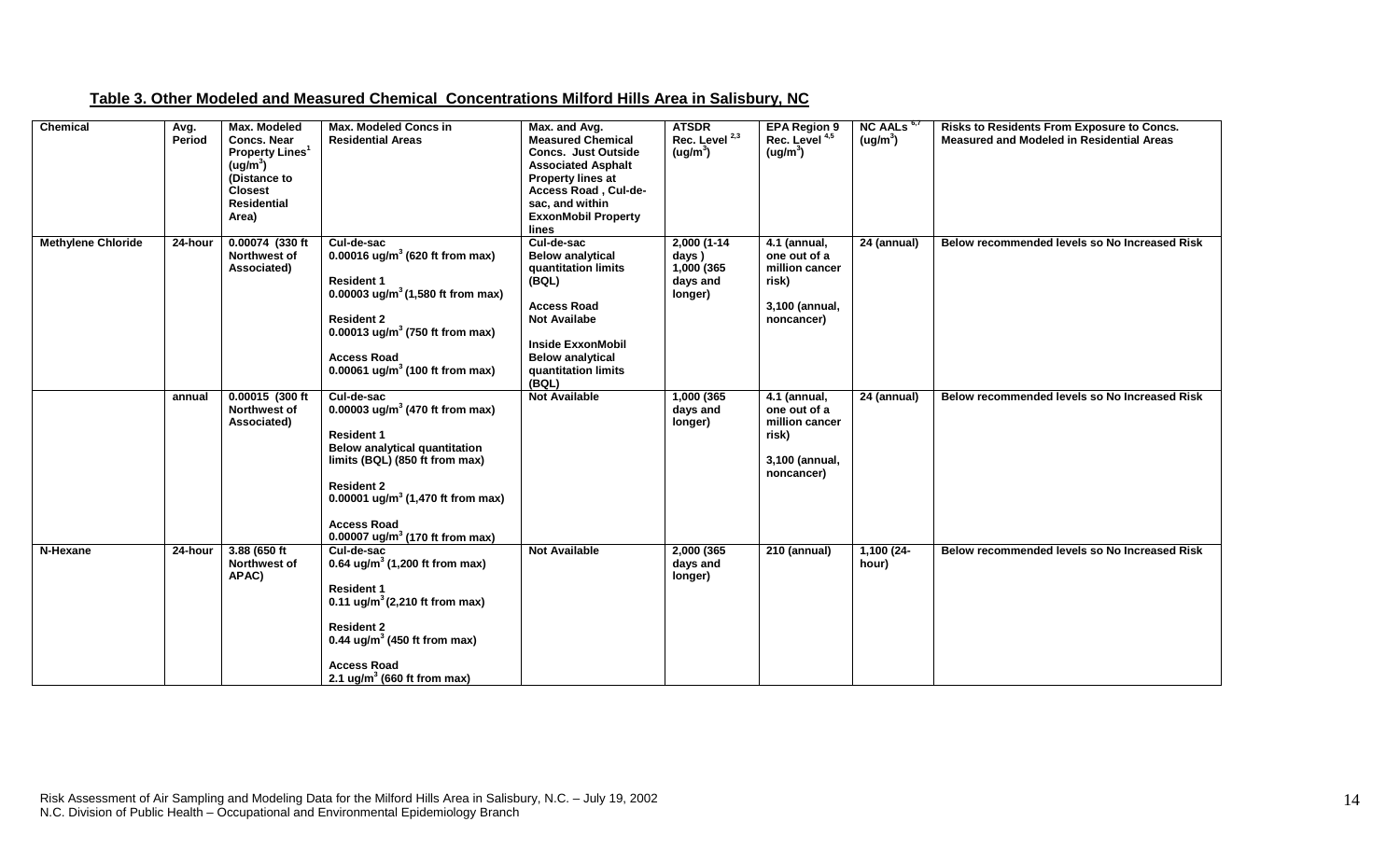| Table 3. Other Modeled and Measured Chemical Concentrations Milford Hills Area in Salisbury, NC |  |
|-------------------------------------------------------------------------------------------------|--|
|-------------------------------------------------------------------------------------------------|--|

| Chemical       | Avg.<br>Period | <b>Max. Modeled</b><br><b>Concs. Near</b><br><b>Property Lines<sup>1</sup></b><br>(ug/m <sup>3</sup> )<br>(Distance to<br><b>Closest</b><br><b>Residential</b><br>Area) | <b>Max. Modeled Concs in</b><br><b>Residential Areas</b>                                                                                                                                                                                                             | Max. and Avg. Measured<br><b>Chemical Concs. Just</b><br><b>Outside Associated</b><br><b>Asphalt Property lines at</b><br>Access Road, Cul-de-sac,<br>and within ExxonMobil<br><b>Property lines</b>   | <b>ATSDR</b><br>Rec. Level <sup>2,3</sup><br>(ug/m <sup>3</sup> ) | <b>EPA Region 9</b><br>Rec. Level <sup>4,5</sup><br>(ug/m <sup>3</sup> ) | NC AALs <sup>6,7</sup><br>(ug/m <sup>3</sup> ) | Risks to Residents From Exposure to Concs.<br><b>Measured and Modeled in Residential Areas</b> |
|----------------|----------------|-------------------------------------------------------------------------------------------------------------------------------------------------------------------------|----------------------------------------------------------------------------------------------------------------------------------------------------------------------------------------------------------------------------------------------------------------------|--------------------------------------------------------------------------------------------------------------------------------------------------------------------------------------------------------|-------------------------------------------------------------------|--------------------------------------------------------------------------|------------------------------------------------|------------------------------------------------------------------------------------------------|
| <b>Phenols</b> | 1-hour         | 0.793 (530 ft<br><b>Northwest of</b><br>APAC)                                                                                                                           | Cul-de-sac<br>0.132 ug/m <sup>3</sup> (1,170 ft from max)<br><b>Resident 1</b><br>0.013 ug/m <sup>3</sup> (2,170 ft from max)<br><b>Resident 2</b><br>0.322 ug/m <sup>3</sup> (440 ft from max)<br><b>Access Road</b><br>0.138 ug/m <sup>3</sup> (620 ft from max)   | <b>Not Available</b>                                                                                                                                                                                   | <b>Not Available</b>                                              | <b>Not Available</b>                                                     | 950 (1-hour)                                   | Below recommended levels so<br><b>No Increased Risk</b>                                        |
| <b>Styrene</b> | 1-hour         | $0.14$ (330 ft)<br>Northwest of<br>Associated)                                                                                                                          | Cul-de-sac<br>0.017 $ug/m^3$ (620 ft from max)<br><b>Resident 1</b><br>0.007 ug/m <sup>3</sup> $(1,580$ ft from max)<br><b>Resident 2</b><br>0.030 ug/m <sup>3</sup> (750 ft from max)<br><b>Access Road</b><br>0.049 ug/m <sup>3</sup> (100 ft from max)            | <b>Not Available</b>                                                                                                                                                                                   | <b>Not Available</b>                                              | <b>Not Available</b>                                                     | $10,600(1-$<br>hour)                           | Below recommended levels so<br><b>No Increased Risk</b>                                        |
|                | 24-hour        | 0.015(330 ft)<br><b>Northwest of</b><br>Associated)                                                                                                                     | Cul-de-sac<br>0.0034 ug/m <sup>3</sup> (620 ft from max)<br><b>Resident 1</b><br>0.0006 ug/m <sup>3</sup> (1,580 ft from max)<br><b>Resident 2</b><br>0.0032 ug/m <sup>3</sup> (750 ft from max)<br><b>Access Road</b><br>0.0121 ug/m <sup>3</sup> (100 ft from max) | <b>Access Road</b><br><b>Below analytical</b><br>quantitation limits (BQL)<br>Cul-de-sac<br><b>Below analytical</b><br>quantitation limits (BQL)<br><b>Inside ExxonMobil</b><br>Single measure $= 1.1$ | 250 (365 days<br>and longer)                                      | 1,100 (annual)                                                           | <b>Not Available</b>                           | Below recommended levels so<br>No increased risk                                               |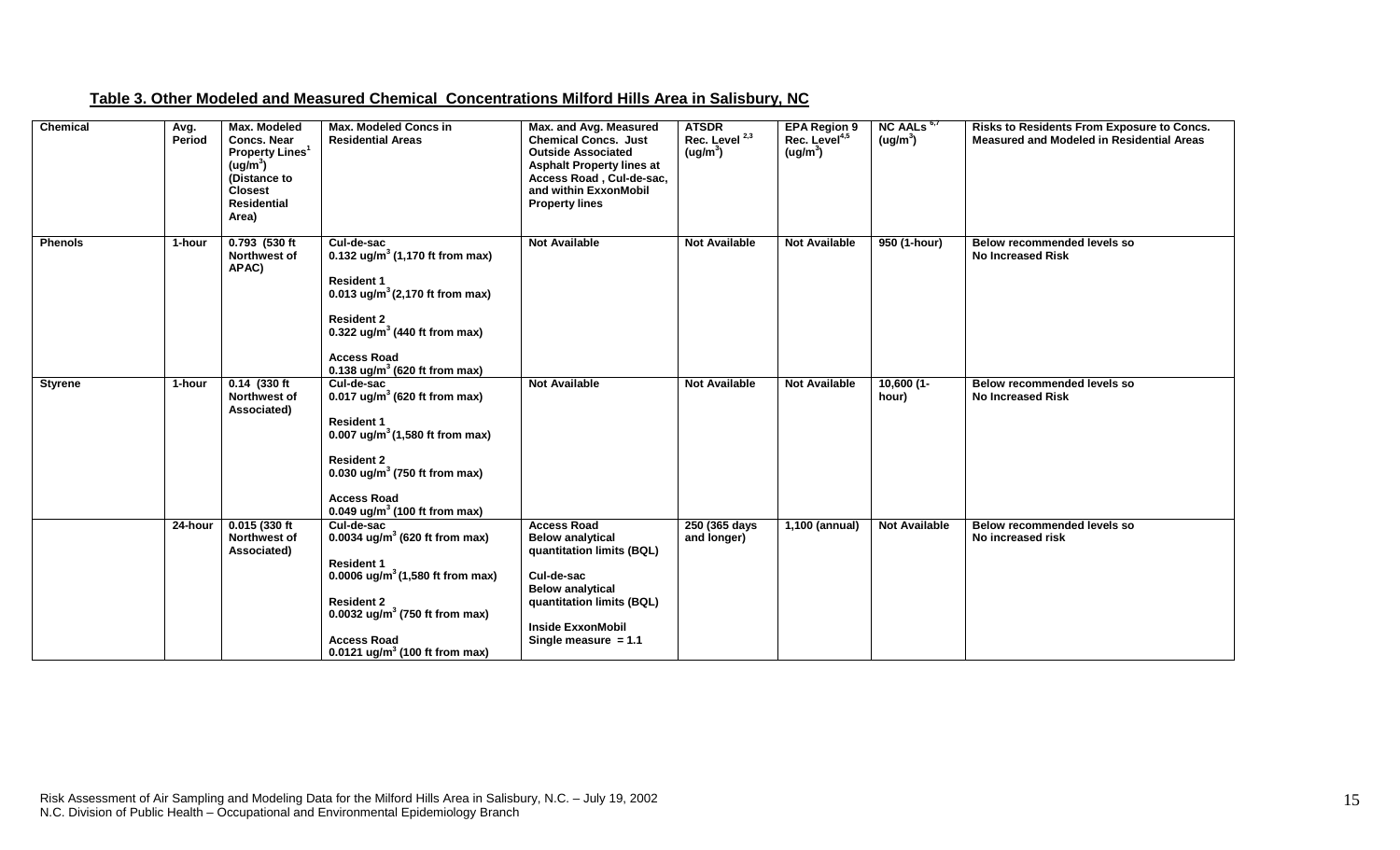|  | Table 3. Other Modeled and Measured Chemical Concentrations Milford Hills Area in Salisbury, NC |
|--|-------------------------------------------------------------------------------------------------|
|--|-------------------------------------------------------------------------------------------------|

| Chemical               | Avg.<br>Period | <b>Max. Modeled</b><br><b>Concs. Near</b><br><b>Property Lines<sup>1</sup></b><br>(ug/m <sup>3</sup> )<br>(Distance to<br><b>Closest</b><br><b>Residential</b><br>Area) | <b>Max. Modeled Concs in</b><br><b>Residential Areas</b>                                                                                                                                                                                                                             | Max. and Avg. Measured Chemical<br>Concs. Just Outside Associated<br><b>Asphalt Property lines at Access</b><br>Road, Cul-de-sac, and within<br><b>ExxonMobil Property lines</b> | <b>ATSDR</b><br>Rec. Level <sup>2,3</sup><br>(ug/m <sup>3</sup> ) | <b>EPA Region 9</b><br>Rec. Level <sup>4,5</sup><br>(ug/m <sup>3</sup> ) | NC AALs $6,7$<br>(ug/m <sup>3</sup> ) | <b>Risks to Residents From Exposure to</b><br><b>Concs. Measured and Modeled in</b><br><b>Residential Areas</b> |
|------------------------|----------------|-------------------------------------------------------------------------------------------------------------------------------------------------------------------------|--------------------------------------------------------------------------------------------------------------------------------------------------------------------------------------------------------------------------------------------------------------------------------------|----------------------------------------------------------------------------------------------------------------------------------------------------------------------------------|-------------------------------------------------------------------|--------------------------------------------------------------------------|---------------------------------------|-----------------------------------------------------------------------------------------------------------------|
| <b>Toluene</b>         | 1-hour         | 1,707 (210 ft<br>East of<br>Southern<br>States)                                                                                                                         | Cul-de-sac<br>0.63 ug/m <sup>3</sup> (2,050 ft from max)<br><b>Resident 1</b><br>7.3 ug/m <sup>3</sup> (1,140 ft from max)<br><b>Resident 2</b><br>0.72 ug/m <sup>3</sup> (2,540 ft from max)<br><b>Access Road</b><br>0.90 ug/m <sup>3</sup> (1,920 ft from max)                    | <b>Not Available</b>                                                                                                                                                             | $3,700(1-14)$<br>days)                                            | <b>Not Available</b>                                                     | $56,000(1-$<br>hour)                  | Below recommended levels so No<br><b>Increased Risk</b>                                                         |
|                        | 24-hour        | 120 (210 ft East<br>of Southern<br>States)                                                                                                                              | Cul-de-sac<br>0.15 ug/m <sup>3</sup> (2,050 ft from max)<br><b>Resident 1</b><br>0.77 ug/m <sup>3</sup> (1,140 ft from max)<br><b>Resident 2</b><br>0.12 ug/m <sup>3</sup> (2,540 ft from max)<br><b>Access Road</b><br>0.18 ug/m <sup>3</sup> (1,920 ft from max)                   | <b>Access Rd</b><br>$Avg = 1.49$<br>$Max = 3.01$<br>Cul-de-sac<br>$Avg = 1.69$<br>$Max = 3.0$<br><b>Inside ExxonMobil</b><br>$Avg = 1.54$<br>$Max = 3.68$                        | 300 (365 days<br>and longer)                                      | <b>400 (annual)</b>                                                      | 4,700 (24-<br>hour)                   | Below recommended levels so No<br><b>Increased Risk</b>                                                         |
| Trichlorofluoromethane | $1$ -hour      | $0.001$ (830 ft<br><b>Northwest of</b><br>APAC)                                                                                                                         | Cul-de-sac<br>0.00015 ug/m <sup>3</sup> (890 ft from<br>max)<br><b>Resident 1</b><br>0.00002 ug/m <sup>3</sup> (2,160 ft from<br>max)<br><b>Resident 2</b><br>0.00037 ug/m <sup>3</sup> (189 ft from<br>max)<br><b>Access Road</b><br>0.00017 ug/m <sup>3</sup> (541 ft from<br>max) | Not Available due to Contamination<br>problem at the DAQ lab facility<br>caused by a refrigerant leak                                                                            | <b>Not Available</b>                                              | <b>Not Available</b>                                                     | $560,000(1 -$<br>hour)                | Below recommended levels so No<br><b>Increased Risk</b>                                                         |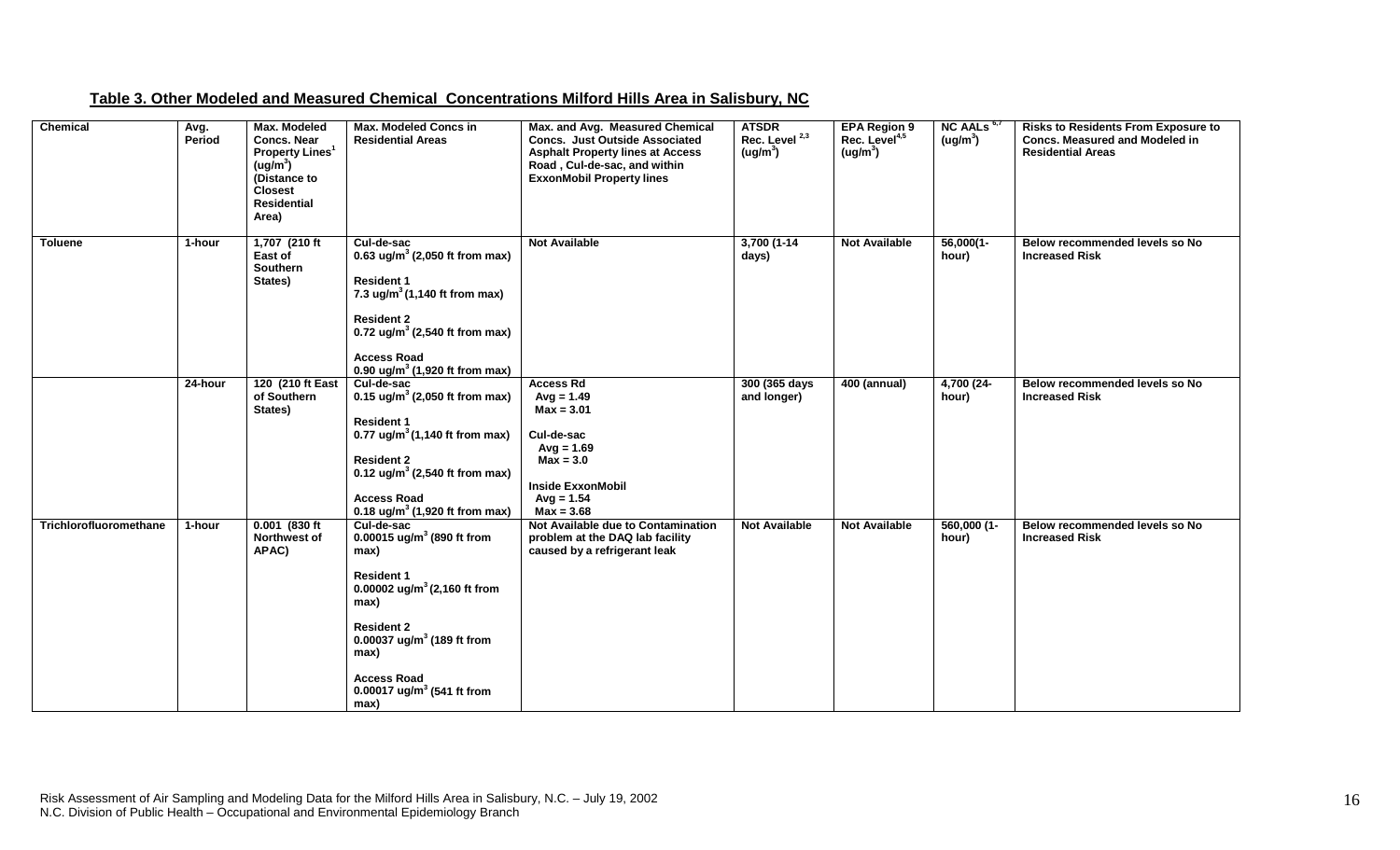| <b>Chemicals</b>        | Avg.<br><b>Period</b> | Max. Modeled<br><b>Concs. Near</b><br><b>Property Lines<sup>1</sup></b><br>(ug/m <sup>3</sup> )<br>(Distance to<br><b>Closest</b><br><b>Residential</b><br>Area) | <b>Max. Modeled Concs in</b><br><b>Residential Areas</b>                                                                                                                                                                                                           | Max. and Avg. Measured<br><b>Chemical Concs. Just</b><br><b>Outside Associated</b><br><b>Asphalt Property lines at</b><br>Access Road, Cul-de-sac,<br>and within ExxonMobil<br><b>Property lines</b> | <b>ATSDR</b><br>Rec. Level <sup>2,3</sup><br>(ug/m <sup>3</sup> ) | <b>EPA Region 9</b><br>Rec. Level <sup>4,5</sup><br>(ug/m <sup>3</sup> ) | <b>National</b><br><b>Ambient Air</b><br>Quality<br>Standards <sup>8</sup> | NC AALs $6,7$<br>(ug/m <sup>3</sup> ) | <b>Risks to Residents From Exposure to</b><br><b>Concs. Measured and Modeled in</b><br><b>Residential Areas</b> |
|-------------------------|-----------------------|------------------------------------------------------------------------------------------------------------------------------------------------------------------|--------------------------------------------------------------------------------------------------------------------------------------------------------------------------------------------------------------------------------------------------------------------|------------------------------------------------------------------------------------------------------------------------------------------------------------------------------------------------------|-------------------------------------------------------------------|--------------------------------------------------------------------------|----------------------------------------------------------------------------|---------------------------------------|-----------------------------------------------------------------------------------------------------------------|
| <b>Xylenes</b>          | 1-hour                | 3,959 (210 ft<br>East of<br><b>Southern</b><br>States)                                                                                                           | Cul-de-sac<br>1.7 ug/m <sup>3</sup> (2,050 ft from max)<br><b>Resident 1</b><br>16.9 ug/m <sup>3</sup> (1,140 ft from max)<br><b>Resident 2</b><br>1.8 ug/m <sup>3</sup> (2,540 ft from max)<br><b>Access Road</b><br>2.7 ug/m <sup>3</sup> (1,920 ft from max)    | <b>Not Available</b>                                                                                                                                                                                 | 4,340 (1-14 days)                                                 | <b>Not Available</b>                                                     | 65,000 (1-hour)                                                            | <b>Not Available</b>                  | <b>Below recommended levels so</b><br><b>No Increased Risk</b>                                                  |
|                         | 24-hour               | 279 (210 ft East<br>of Southern<br>States)                                                                                                                       | Cul-de-sac<br>0.40 ug/m <sup>3</sup> (2,050 ft from max)<br><b>Resident 1</b><br>1.80 ug/m <sup>3</sup> (1,140 ft from max)<br><b>Resident 2</b><br>0.31 ug/m <sup>3</sup> (2,540 ft from max)<br><b>Access Road</b><br>0.68 ug/m <sup>3</sup> (1,920 ft from max) | <b>Access Rd</b><br><b>Below analytical</b><br>quantitation limits (BQL<br>Cul-de-sac<br>Single measure m,-xylene<br>2.3<br><b>Inside ExxonMobil</b><br>Single measure<br>$m, p$ -Xylene=1.2         | 434 (365 days<br>and longer)                                      | 730 (annual)                                                             | 2,700 (24-hour)                                                            | <b>Not Available</b>                  | <b>Below recommended levels so</b><br><b>No Increased Risk</b>                                                  |
| <b>Carbon Monoxide</b>  | 1-hour                | 1,441                                                                                                                                                            | <b>Not Available</b>                                                                                                                                                                                                                                               | <b>Not Available</b>                                                                                                                                                                                 | <b>Not Available</b>                                              | <b>Not Available</b>                                                     | 40,000                                                                     | <b>Not Available</b>                  | Below recommended levels so<br><b>No Increased Risk</b>                                                         |
|                         | 8-hour                | 241                                                                                                                                                              | <b>Not Available</b>                                                                                                                                                                                                                                               | <b>Not Available</b>                                                                                                                                                                                 | <b>Not Available</b>                                              | <b>Not Available</b>                                                     | 10,000                                                                     | <b>Not Available</b>                  | Below recommended levels so<br><b>No Increased Risk</b>                                                         |
| <b>Nitrogen Dioxide</b> | annual                | 15.7                                                                                                                                                             | <b>Not Available</b>                                                                                                                                                                                                                                               | <b>Not Available</b>                                                                                                                                                                                 | <b>Not Available</b>                                              | <b>Not Available</b>                                                     | 100                                                                        | <b>Not Available</b>                  | Below recommended levels so<br><b>No Increased Risk</b>                                                         |
| <b>PM10</b>             | 24-hour               | 7.9                                                                                                                                                              | <b>Not Available</b>                                                                                                                                                                                                                                               | <b>Not Available</b>                                                                                                                                                                                 | <b>Not Available</b>                                              | <b>Not Available</b>                                                     | 150                                                                        | <b>Not Available</b>                  | Below recommended levels so<br><b>No Increased Risk</b>                                                         |
|                         | annual                | 1.3                                                                                                                                                              | <b>Not Available</b>                                                                                                                                                                                                                                               | <b>Not Available</b>                                                                                                                                                                                 | <b>Not Available</b>                                              | <b>Not Available</b>                                                     | 50                                                                         | <b>Not Available</b>                  | Below recommended levels so<br><b>No Increased Risk</b>                                                         |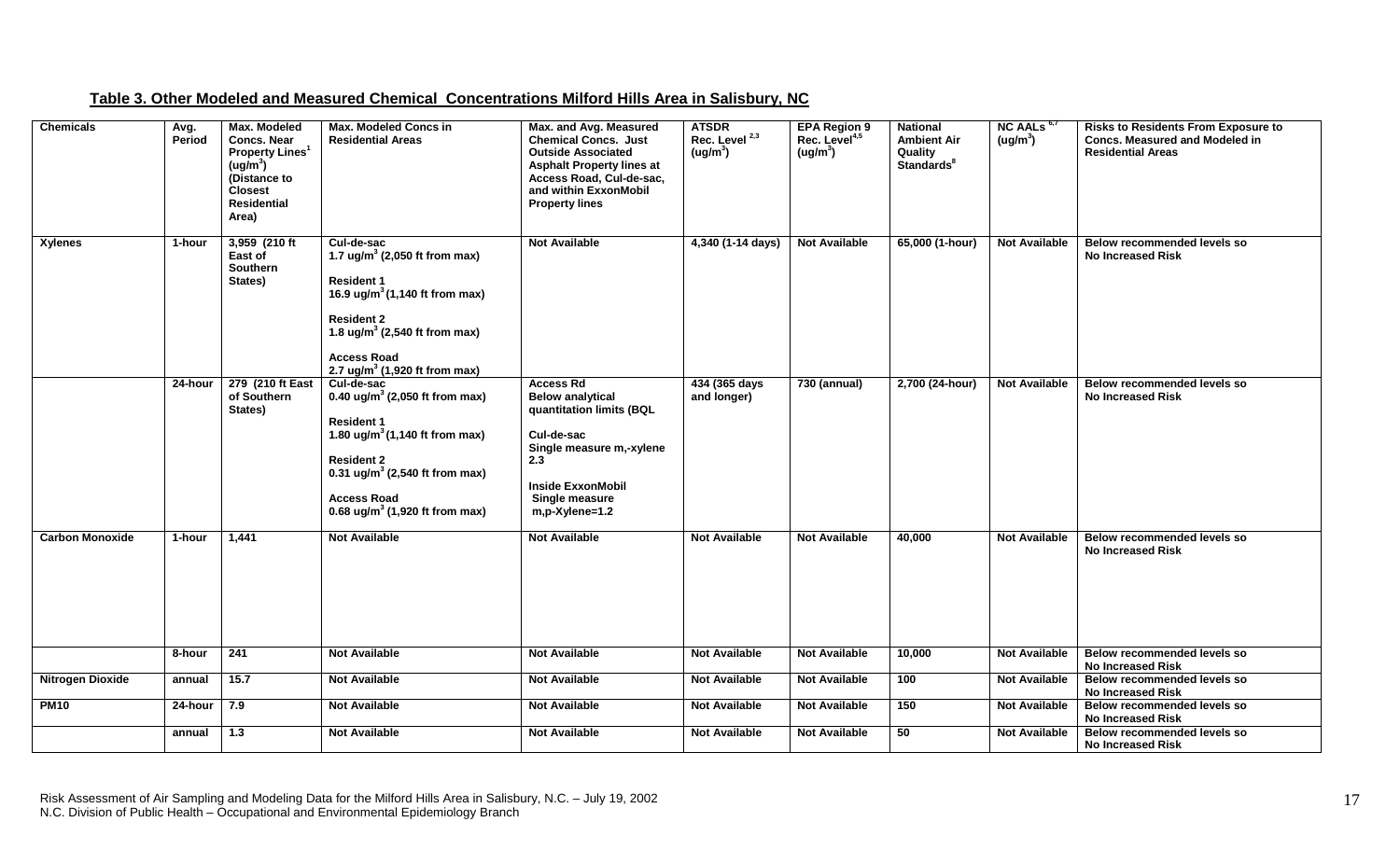| <b>Chemicals</b>      | Avg.<br>Period | Max.<br><b>Modeled</b><br><b>Concs. Near</b><br>Property<br>Lines <sup>1</sup><br>(ug/m <sup>3</sup> )<br>(Distance to<br><b>Closest</b><br><b>Residential</b><br>Area) | Max.<br><b>Modeled</b><br>Concs in<br><b>Residential</b><br><b>Areas</b> | Max.<br><b>Measured</b><br><b>Chemical</b><br>Concs. Just<br>Outside<br>Associated<br>Asphalt<br><b>Property lines</b><br>at Access<br>Road and<br>within<br><b>ExxonMobil</b><br><b>Property lines</b> | <b>ATSDR Rec. Level</b><br>(ug/m <sup>3</sup> ) | <b>EPA Region 9</b><br>Rec. Level<br>$4,5$ (ug/m <sup>3</sup> )                      | <b>National</b><br><b>Ambient Air</b><br>Quality<br><b>Standards<sup>8</sup></b> | NC AALs $6,7$<br>(ug/m <sup>3</sup> ) | Risks to Residents From Exposure to Concs. Measured<br>and Modeled in Residential Areas                                                                                                                                                                                                     |
|-----------------------|----------------|-------------------------------------------------------------------------------------------------------------------------------------------------------------------------|--------------------------------------------------------------------------|---------------------------------------------------------------------------------------------------------------------------------------------------------------------------------------------------------|-------------------------------------------------|--------------------------------------------------------------------------------------|----------------------------------------------------------------------------------|---------------------------------------|---------------------------------------------------------------------------------------------------------------------------------------------------------------------------------------------------------------------------------------------------------------------------------------------|
| <b>Sulfur Dioxide</b> | 3-hour         | 3.0                                                                                                                                                                     | <b>Not Available</b>                                                     | <b>Not Available</b>                                                                                                                                                                                    | <b>Not Available</b>                            | <b>Not Available</b>                                                                 | 1,300                                                                            | <b>Not Available</b>                  | Below recommended levels so<br><b>No Increased Risk</b>                                                                                                                                                                                                                                     |
|                       | 24-hour        | 0.99                                                                                                                                                                    | <b>Not Available</b>                                                     | <b>Not Available</b>                                                                                                                                                                                    | <b>Not Available</b>                            | <b>Not Available</b>                                                                 | 365                                                                              | <b>Not Available</b>                  | Below recommended levels so<br><b>No Increased Risk</b>                                                                                                                                                                                                                                     |
|                       | annual         | 0.09                                                                                                                                                                    | <b>Not Available</b>                                                     | <b>Not Available</b>                                                                                                                                                                                    | <b>Not Available</b>                            | <b>Not Available</b>                                                                 | 80                                                                               | <b>Not Available</b>                  | Below recommended levels so<br><b>No Increased Risk</b>                                                                                                                                                                                                                                     |
| 1,2-dichloroethane    | 24-hour        | <b>Not Available</b>                                                                                                                                                    | <b>Not Available</b>                                                     | <b>Access Rd</b><br>Single<br>measure<br>$= 1.11$<br>Cul-de-sac<br><b>Below</b><br>analytical<br>quantitation<br>limits (BQL<br><b>Inside</b><br><b>ExxonMobil</b><br><b>BQL</b>                        | <b>Not Available</b>                            | 0.074 (annual, one<br>out of a million<br>cancer risk)<br>5.1 (noncancer)            | <b>Not Available</b>                                                             | <b>Not Available</b>                  | Only one single measure was found which was at the<br>Access Road which indicates that daily long-term<br>exposure is unlikely. The one single measure does<br>exceed the one in a million cancer risk but long-term<br>exposure is not expected. Therefore, there is no<br>increased risk. |
| 1,2-dichloropropane   | 24-hour        | <b>Not Available</b>                                                                                                                                                    | <b>Not Available</b>                                                     | <b>Access Rd</b><br><b>BQL</b><br>Cul-de-sac<br>Single<br>measure 1.90<br><b>Inside</b><br><b>ExxonMobil</b><br><b>BQL</b>                                                                              | <b>Not Available</b>                            | 0.099 (annual, one<br>out of a million<br>cancer risk)<br>4.2 (annual,<br>noncancer) | <b>Not Available</b>                                                             | <b>Not Available</b>                  | Only one single measure was found which was at the<br>Cul-de-sac which indicates that daily long-term exposure<br>is unlikely. The one single measure does exceed the one<br>in a million cancer risk but long-term exposure is not<br>expected. Therefore, there is no increased risk.     |

### **Table 3. Other Modeled and Measured Chemical Concentrations Milford Hills Area in Salisbury, NC**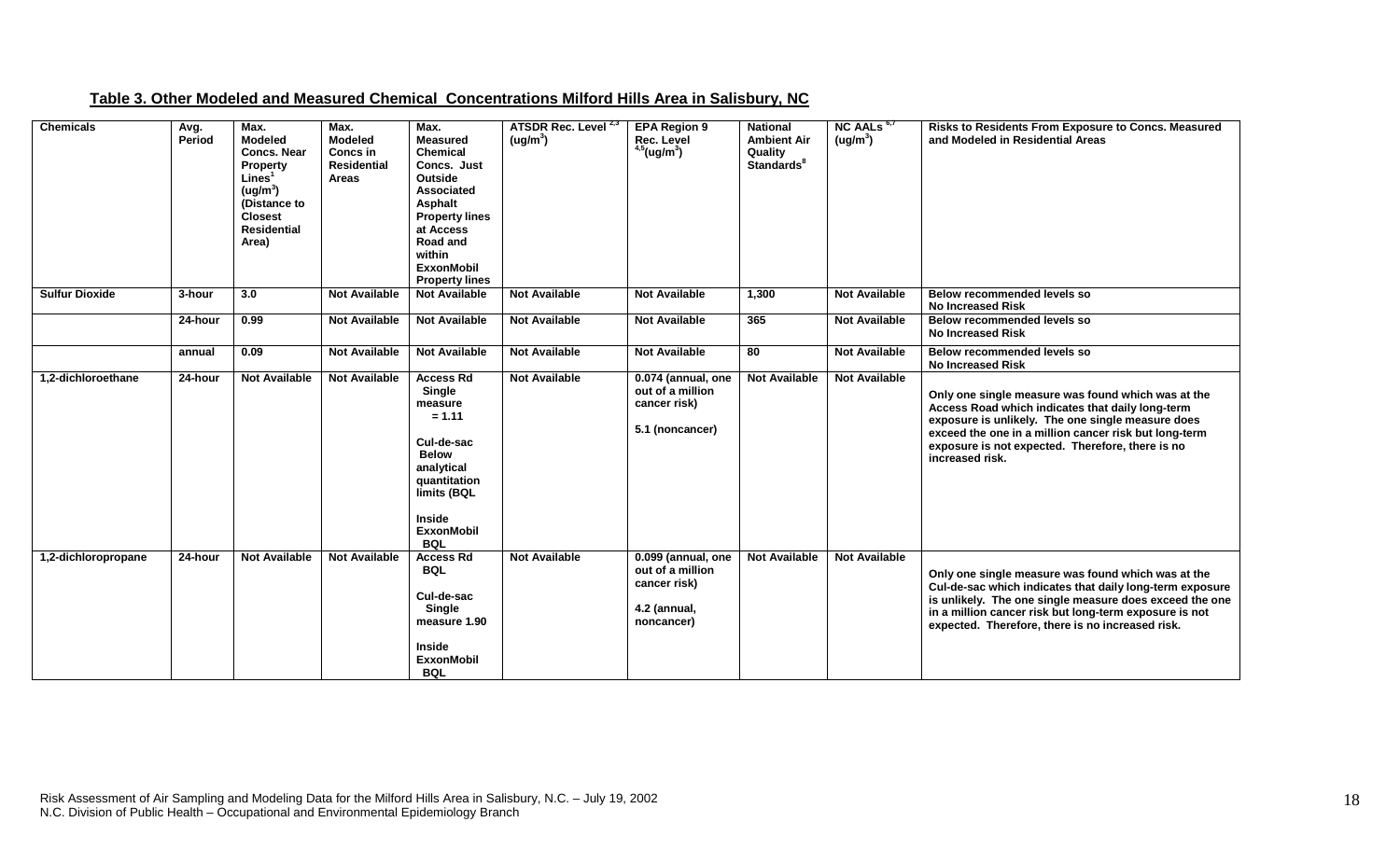| <b>Chemicals</b>       | Avg.<br>Period | <b>Max. Modeled</b><br><b>Concs, Near</b><br><b>Property Lines</b><br>(ug/m <sup>3</sup> )<br>(Distance to<br><b>Closest</b><br><b>Residential</b><br>Area) | Max. Modeled<br>Concs in<br><b>Residential</b><br>Areas | Max. and Avg.<br><b>Measured</b><br><b>Chemical</b><br>Concs. Just<br>Outside<br>Associated<br>Asphalt<br><b>Property lines</b><br>at Access<br>Road, Cul-de-<br>sac, and within<br><b>ExxonMobil</b><br><b>Property lines</b> | <b>ATSDR</b><br>Rec. Level <sup>2,3</sup><br>(ug/m <sup>3</sup> ) | <b>EPA Region 9</b><br>Rec. Level <sup>45,</sup><br>(ug/m <sup>3</sup> )              | <b>National</b><br><b>Ambient Air</b><br>Quality<br>Standards <sup>8</sup> | NC AALs <sup>6,7</sup><br>(ug/m <sup>3</sup> ) | Risks to Residents From Exposure to Concs. Measured<br>and Modeled in Residential Areas                                                                                                                                                                                                                                                                                                                              |
|------------------------|----------------|-------------------------------------------------------------------------------------------------------------------------------------------------------------|---------------------------------------------------------|--------------------------------------------------------------------------------------------------------------------------------------------------------------------------------------------------------------------------------|-------------------------------------------------------------------|---------------------------------------------------------------------------------------|----------------------------------------------------------------------------|------------------------------------------------|----------------------------------------------------------------------------------------------------------------------------------------------------------------------------------------------------------------------------------------------------------------------------------------------------------------------------------------------------------------------------------------------------------------------|
| <b>Ethyl chloride</b>  | 24-hour        | <b>Not Available</b>                                                                                                                                        | <b>Not Available</b>                                    | <b>Access Rd</b><br>$Avg = 0.44$<br>$Max = 0.86$<br>Cul-de-sac<br>Avg. $= 0.71$<br>$Max = 4.65$<br><b>Inside</b><br><b>ExxonMobil</b><br>$Avg = 0.44$                                                                          | <b>Not Available</b>                                              | 2.3 (annual, one<br>out of a million<br>cancer risk)<br>10,000 (annual,<br>noncancer) | <b>Not Available</b>                                                       | <b>Not Available</b>                           | A maximum 24-hour level did exceed the one out of a<br>million cancer risk level at the Cul-de-sac but the average<br>level reported was below the one in a million cancer risk<br>level and recommended noncancer level. The 24-hour<br>average level better represents the exposure<br>concentrations that may be present over a long-term<br>period. Therefore, there is no increased risk.                       |
| Ethylbenzene           | 24-hour        | <b>Not Available</b>                                                                                                                                        | <b>Not Available</b>                                    | $Max = 0.85$<br><b>Access Rd</b><br><b>BQL</b><br>Cul-de-sac<br>Single<br>Measure 1.88<br><b>Inside</b><br><b>ExxonMobil</b><br><b>BQL</b>                                                                                     | 4,340 (15 to 364)<br>days)                                        | 1,100 (annual,<br>noncancer)                                                          | <b>Not Available</b>                                                       | <b>Not Available</b>                           | Below recommended levels so<br><b>No Increased Risk</b>                                                                                                                                                                                                                                                                                                                                                              |
| <b>Methyl Chloride</b> | 24-hour        | <b>Not Available</b>                                                                                                                                        | <b>Not Available</b>                                    | <b>Access Rd</b><br>$Avg = 0.92$<br>$Max = 1.55$<br>Cul-de-sac<br>$Avg = 0.84$<br>$Max = 1.59$<br><b>Inside</b><br><b>ExxonMobil</b><br>$Avq = 1.4$<br>$Max = 2.26$                                                            | 1,033 (1-14<br>days)<br>103 (365 days<br>and longer)              | 1.1 (annual, one<br>out of a<br>million<br>cancer risk)<br>90 (annual,<br>noncancer)  | <b>Not Available</b>                                                       | <b>Not Available</b>                           | A maximum 24-hour level did exceed the one out of a<br>million cancer risk level at the Access Road and Cul-de-<br>sac but the average levels reported were below the one<br>in a million cancer risk level and recommended<br>noncancer level. The 24-hour average level better<br>represents the exposure concentrations that may be<br>present over a long-term period. Therefore, there is no<br>increased risk. |

### **Table 3. Other Modeled and Measured Chemical Concentrations Milford Hills Area in Salisbury, NC**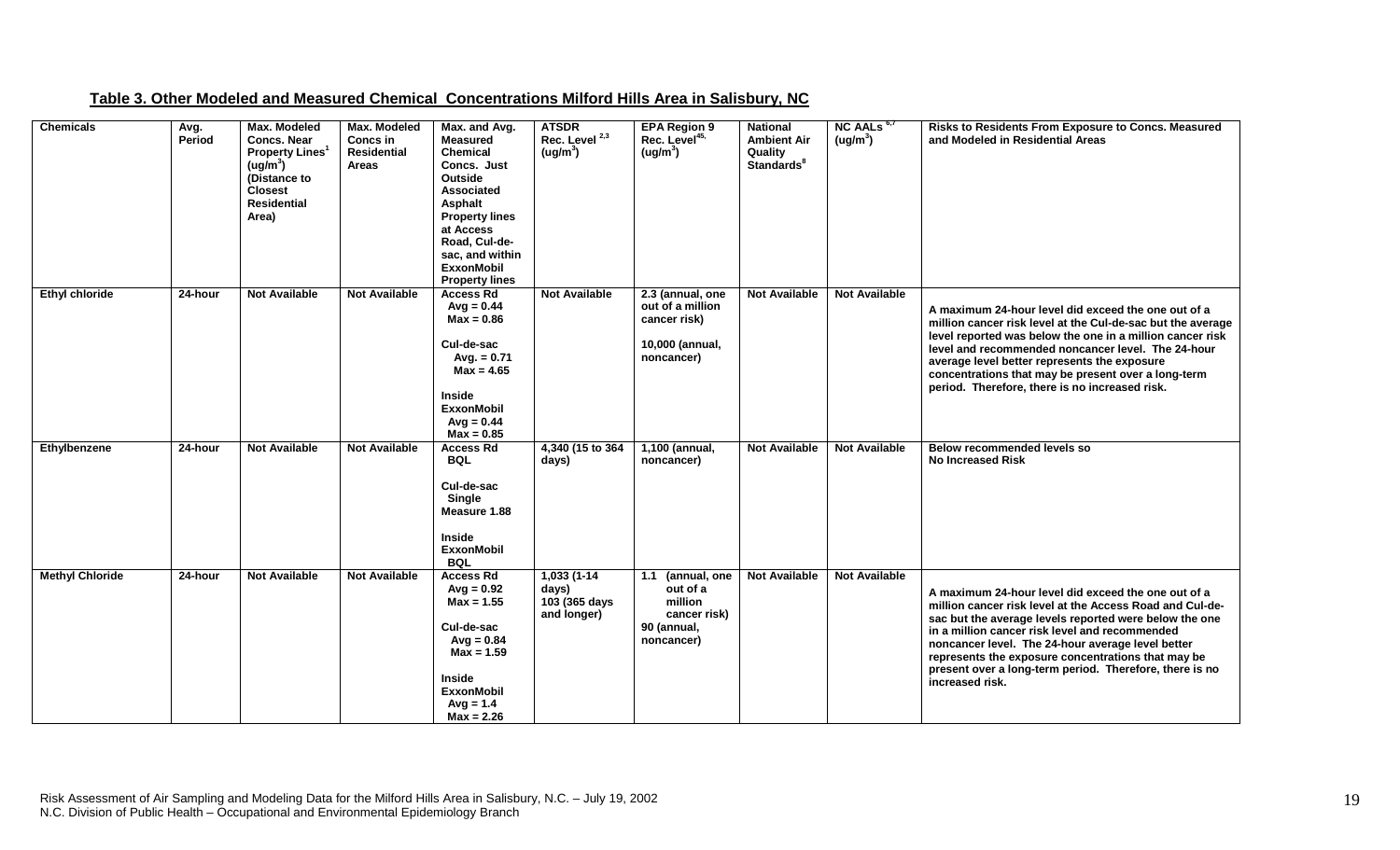| <b>Chemicals</b>       | Avg.<br>Period | Max.<br><b>Modeled</b><br>Concs.<br><b>Near</b><br><b>Property</b><br>Lines <sup>1</sup><br>(ug/m <sup>3</sup> )<br>(Distance<br>to Closest<br><b>Residential</b><br>Area) | Max.<br><b>Modeled</b><br>Concs in<br><b>Residential</b><br>Areas | Max. and Avg.<br><b>Measured Chemical</b><br><b>Concs. Just Outside</b><br><b>Associated Asphalt</b><br><b>Property lines at</b><br>Access Road, Cul-de-<br>sac, and within<br><b>ExxonMobil Property</b><br>lines | <b>ATSDR</b><br>Rec. Level <sup>2,3</sup><br>(ug/m <sup>3</sup> ) | <b>EPA Region 9</b><br>Rec. Level <sup>4,5</sup><br>(ug/m <sup>3</sup> ) | <b>National</b><br><b>Ambient Air</b><br>Quality<br>Standards <sup>8</sup> | NC AALs <sup>6,7</sup><br>(ug/m <sup>3</sup> ) | <b>Risks to Residents From Exposure</b><br>to Concs. Measured and Modeled<br>in Residential Areas |
|------------------------|----------------|----------------------------------------------------------------------------------------------------------------------------------------------------------------------------|-------------------------------------------------------------------|--------------------------------------------------------------------------------------------------------------------------------------------------------------------------------------------------------------------|-------------------------------------------------------------------|--------------------------------------------------------------------------|----------------------------------------------------------------------------|------------------------------------------------|---------------------------------------------------------------------------------------------------|
| 1,2,4-Trimethylbenzene | 24-hour        | <b>Not</b><br>Available                                                                                                                                                    | <b>Not Available</b>                                              | <b>Access Road</b><br>$Avg = 0.96$<br>$Max = 2.37$<br>Cul-de-sa<br>$Avg = 1.40$<br>$Max = 3.11$<br><b>Inside ExxonMobil</b><br>$Avg = 1.22$<br>$Max = 2.88$                                                        | <b>Not Available</b>                                              | 6.2 (annual)                                                             | <b>Not Available</b>                                                       | <b>Not Available</b>                           | <b>Below recommended levels so</b><br><b>No Increased Risk</b>                                    |
| 1,3,5-Trimethylbenzene | 24-hour        | <b>Not</b><br>Available                                                                                                                                                    | <b>Not Available</b>                                              | <b>Access Road</b><br><b>Below analytical</b><br>quantitation limits<br>(BQL)<br>Cul-de-sac<br>Single Measure 3.37<br><b>Inside ExxonMobil</b><br>Single Measure 3.09                                              | <b>Not Available</b>                                              | 6.2 (annual)                                                             | <b>Not Available</b>                                                       | <b>Not Available</b>                           | Below recommended levels so<br><b>No Increased Risk</b>                                           |

#### **Table 3. Other Modeled and Measured Chemical Concentrations Milford Hills Area in Salisbury, NC**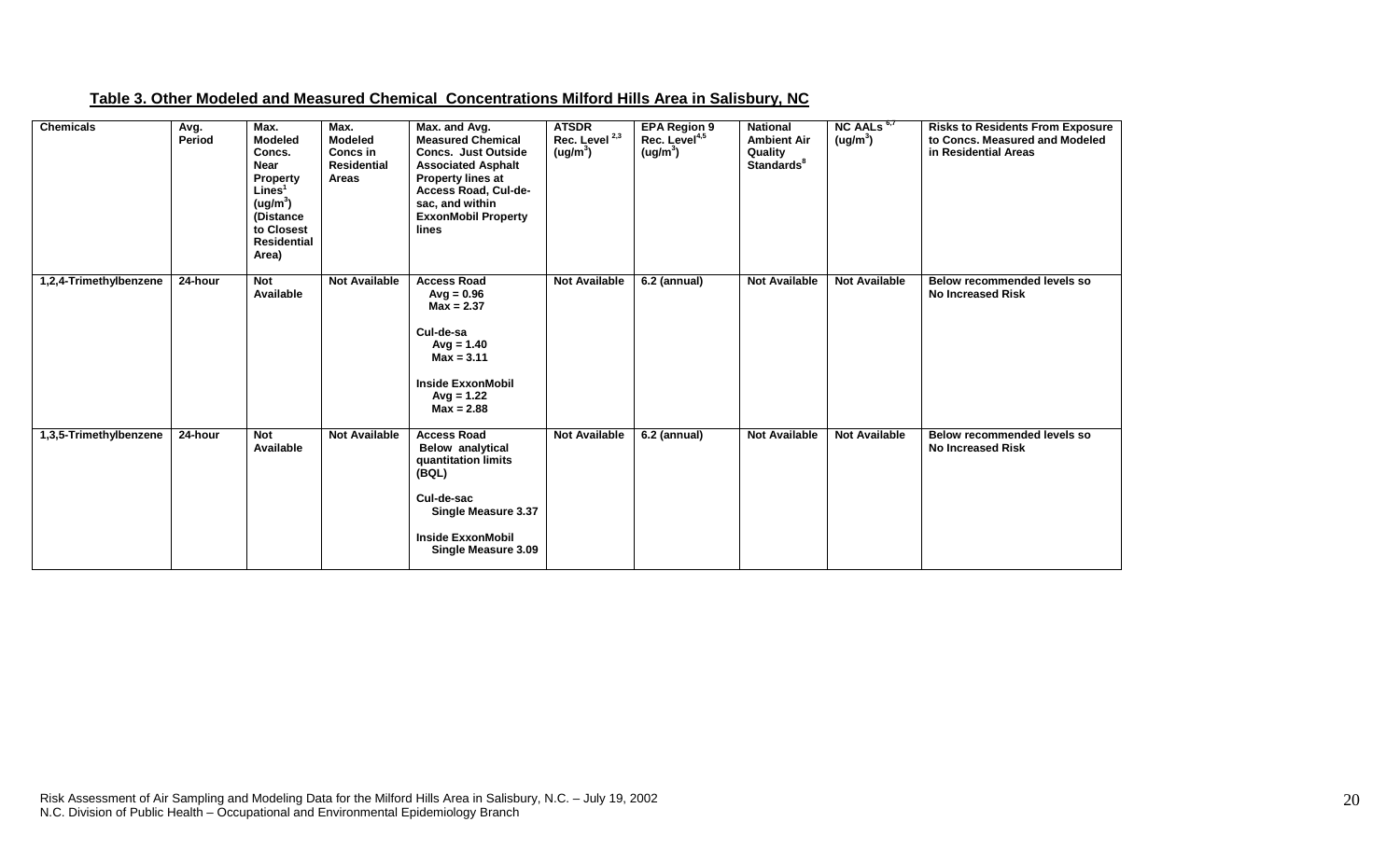#### **References for Tables 1, 2, and 3**

<sup>1</sup> Division of Air Quality Toxics Protection Branch Air toxics Analytical Support Team (ATAST) ATAST Investigation Numbers 01007 and 01008 Draft Study Report Salisbury Air Quality Monitoring Study April 30, 2002.

2 Agency for Toxic Substances and Disease Registry 2002 (http://www.atsdr.cdc.gov/mrls.html). Minimal risk Levels (MRLs) for Hazardous Substances. MRLs are established for acute (1-14 days), intermediate (15-364 days), and longer) exposure durations for noncancer health outcomes. MRLs are considered to be safe levels of exposure. They are developed using conservative exposure assumptions and uncertainty factors and are generally muchlower th concentrations noted to cause harmful health effects. If the air contaminant levels are below the MRL then the exposure is unlikely to be a public health concern. Due to conservative assumptions it should not be concluded the comparison value will necessarily lead to harmful health effects in healthy populations.<br><sup>3</sup>Agency for Toxic Substances and Disease Registry Health Consultation, Grand Bois Community Bourg, Terrebonne Parish, Louisiana

<sup>4</sup>US EPA Region 9 Preliminary Remediation goals (http://www.epa.gov/region09/waste/sfund/prg/). Preliminary Remediation Goals (PRGs) are tools for evaluating and cleaning up contaminated sites. They are risk-based concent standardized equations, combining exposure information assumptions and EPA toxicity data.

5US EPA Integrated Risk Information System Database 2002 (on-line), www.epa.gov/iris.

<sup>6</sup>North Carolina Acceptable Ambient Air Levels (AALs) NCAC 2D.1100. AALs are determined by a scientific body of experts known as the Scientific Advisory Board (SAB). The AALs are safe exposure concentrations for toxic air margin of safety for potentially exposed people.<br><sup>7</sup> Summary of the toxicity assessment of hydrogen sulfide conducted by the Secretary's Scientific Advisory Board on Toxic Air Pollutants 10/2/01.

<sup>8</sup>National Ambient Air Quality Standards are established by EPA to protect public health and public welfare within an adequate margin of safety